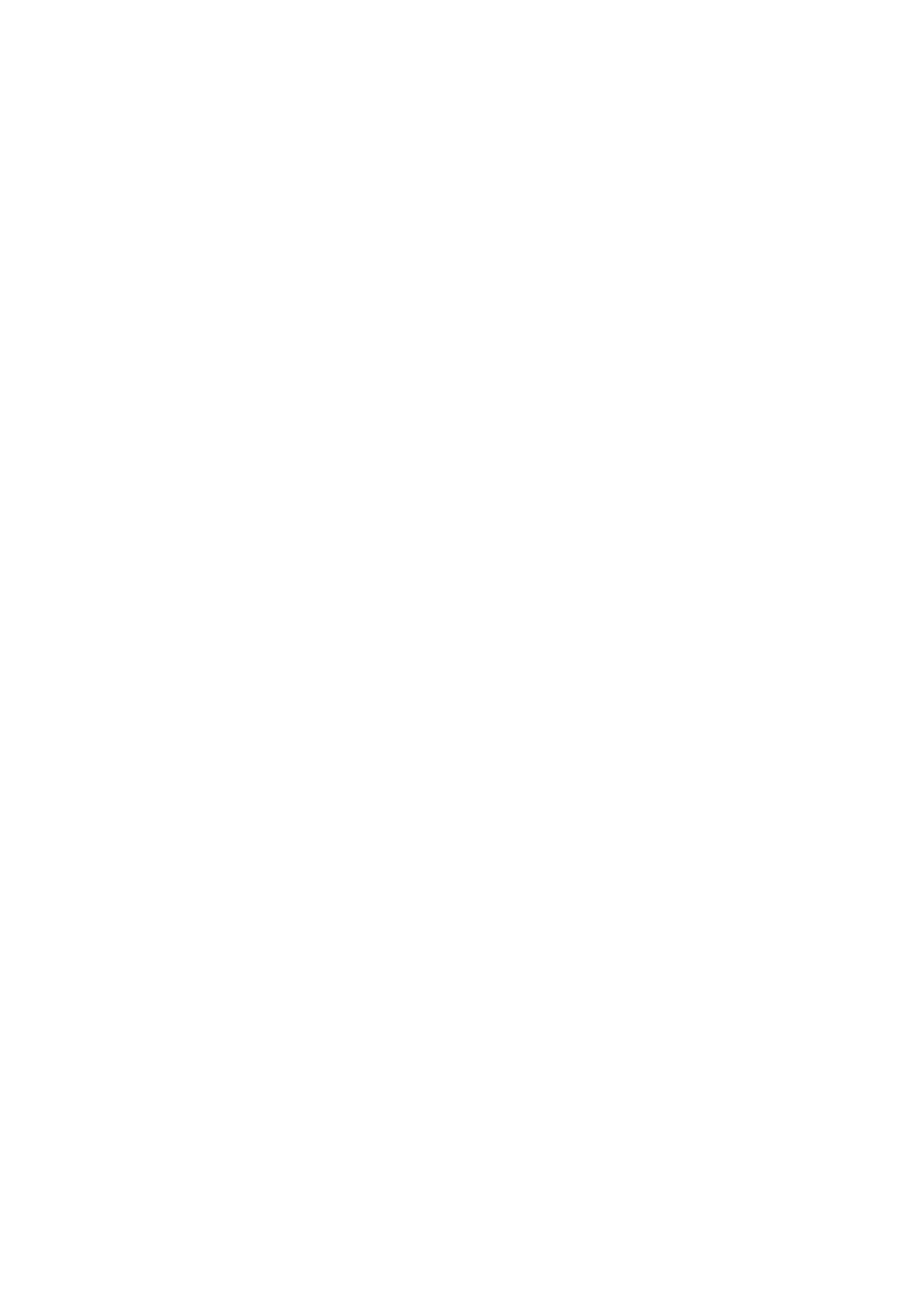## Prosecuting Sexual Violence against Women and Girls with Disabilities in Malawi

A preliminary analysis of the attrition of sexual offence cases in the criminal justice system

July 2017

**SOUTHERN E AFRICA<br>LITIGATION E CENTRE**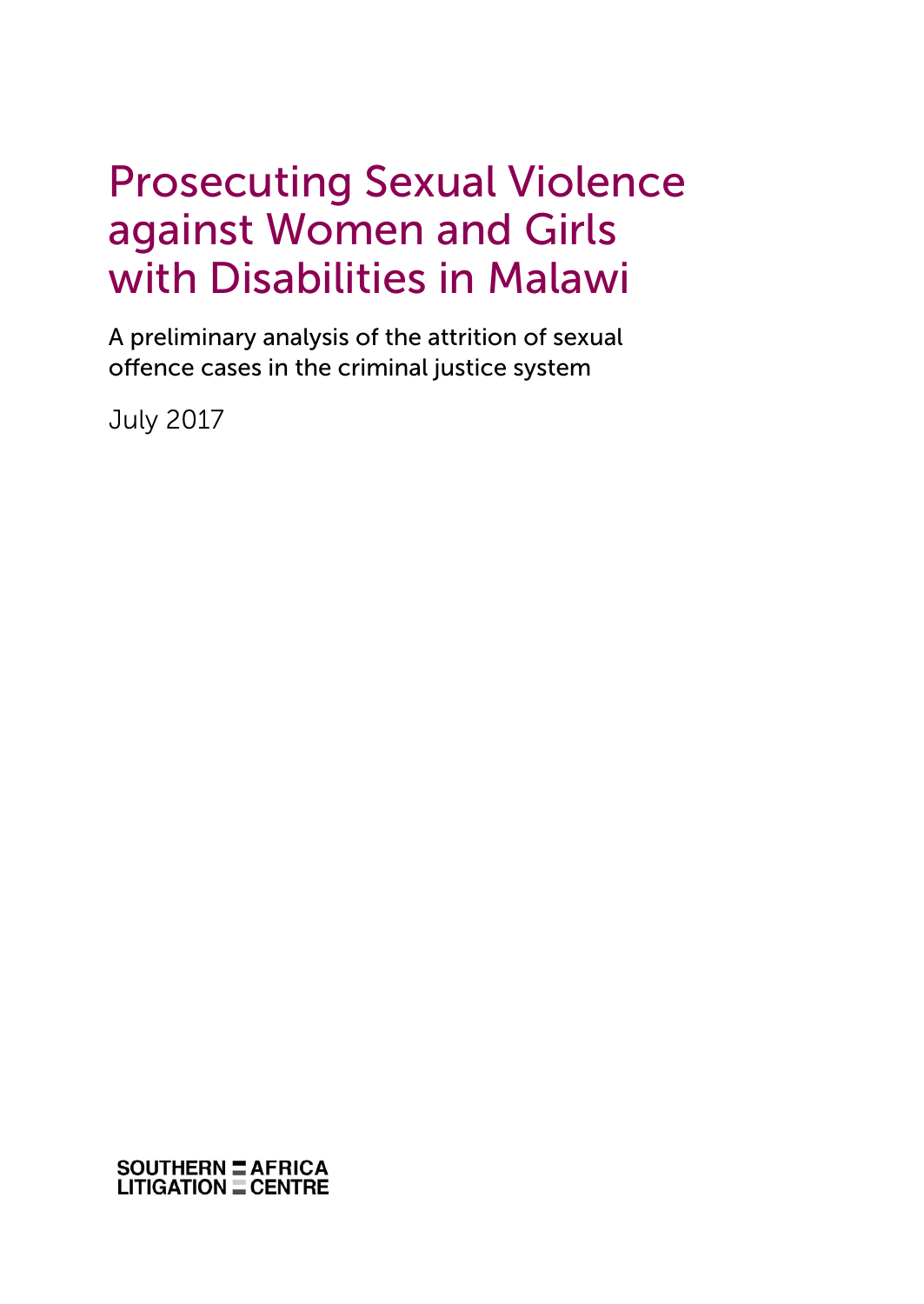#### SALC DISCUSSION DOCUMENT

Prosecuting sexual violence against women and girls with disabilities in Malawi: A preliminary analysis of the attrition of sexual offence cases in the criminal justice system

© 2017 Southern Africa Litigation Centre

ISBN: 978-0-620-76801-6

#### *About the Southern Africa Litigation Centre*

The Southern Africa Litigation Centre (SALC), established in 2005, aims to provide support – both technical and financial – to human rights and public-interest advocacy and litigation undertaken by domestic lawyers and human rights organisations in Southern Africa. SALC works in Angola, Botswana, Democratic Republic of Congo, Lesotho, Malawi, Mozambique, Namibia, Swaziland, Tanzania, Zambia and Zimbabwe. Its model is to work in conjunction with domestic lawyers in each jurisdiction, who are litigating public interest cases involving human rights or the rule of law. SALC supports these lawyers in a variety of ways, as appropriate – including providing legal research and drafting, training and mentoring, and monetary support.

#### *Acknowledgement*

This document was compiled for the Southern Africa Litigation Centre by Noris Mangulama Chirwa and Sarai Tempelhoff. The purpose of the document is to identify possible areas for future advocacy and litigation by civil society organisations in Malawi to address concerns around the criminal justice system's response to gender-based violence committed against women and girls with disabilities. We want to thank the organisations and individuals who contributed their time to be interviewed for this report.

This report was edited by Anneke Meerkotter, Litigation Director at SALC, Annabel Raw, Health Rights Programme Lawyer and Alicia Ceccanese, an intern at SALC.

The research was made possible through the support of the Ford Foundation and the Open Society Initiative of Southern Africa..

#### **Southern Africa Litigation Centre**

Second Floor, President Place, 1 Hood Avenue, Rosebank, Johannesburg, South Africa, 2196 **e-mail:** info@salc.org.za, **tel:** +27 (0) 10 596 8538

**http:**//www.southernafricalitigationcentre.org, **twitter:** @follow\_SALC

For hard copies of the report, please contact the Southern Africa Litigation Centre. Electronic copies of this report can be found at: **www.southernafricalitigationcentre.org.**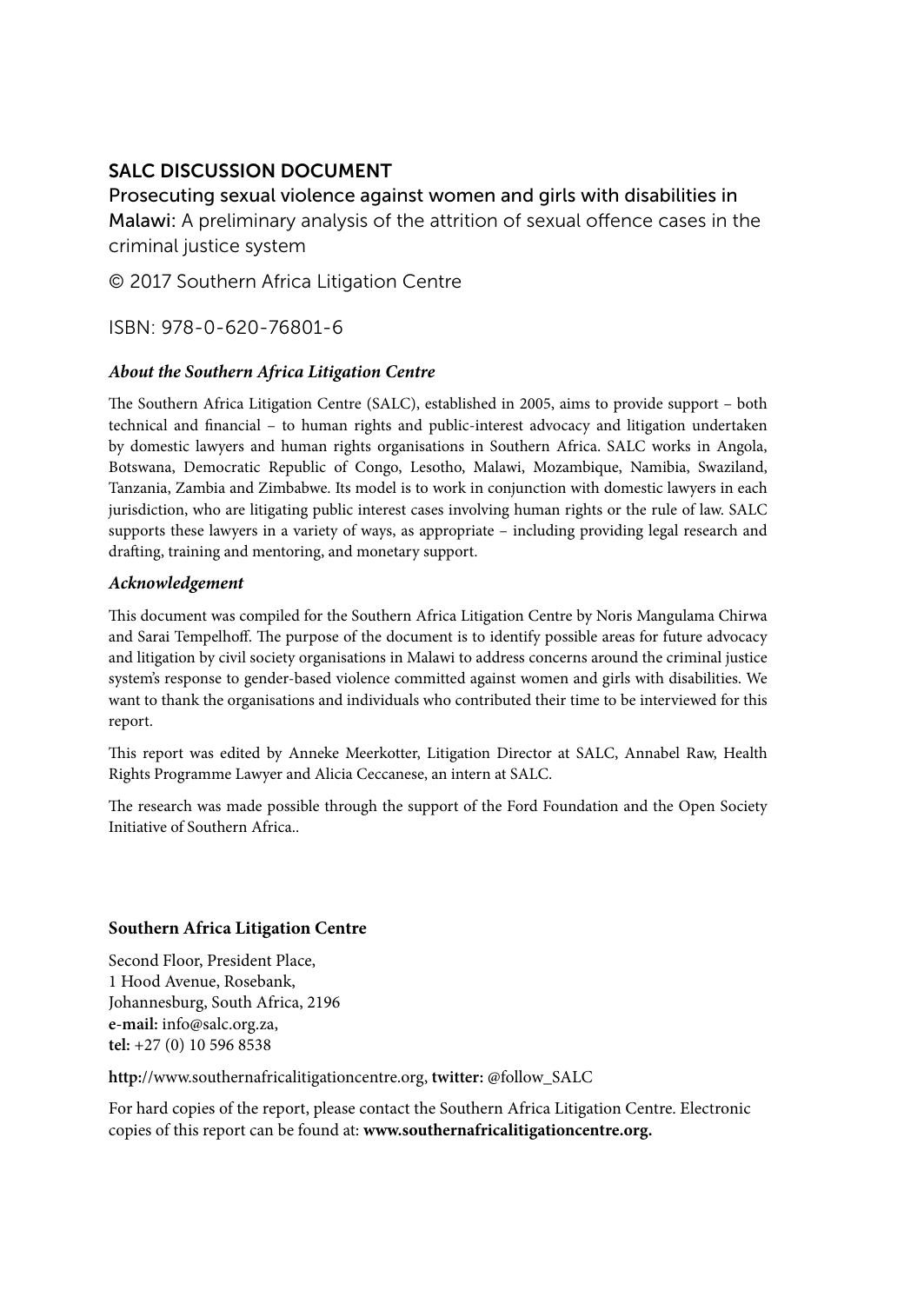# Table of contents

| Abbreviations                                                                | vi |
|------------------------------------------------------------------------------|----|
| Introduction and terminology                                                 | 1  |
| Methodology                                                                  | 3  |
| Background: Literature review                                                | 5  |
| Sexual violence against women and girls with disabilities in Malawi          | 5  |
| Lack of access to sexual and reproductive health services                    | 7  |
| Inaccessible justice                                                         | 8  |
| Preliminary research findings                                                | 9  |
| The legal framework and capacity to consent                                  | 9  |
| The police and their role in the attrition of cases of sexual violence       | 14 |
| Violence is often perpetrated by a family member                             | 17 |
| Informal justice and alternative dispute resolution in sexual violence cases | 17 |
| Accessibility of the justice system                                          | 18 |
| Challenges and lessons learned                                               | 21 |
| Data are not disaggregated to highlight the incidence of disability          | 21 |
| Cases not registered or registered differently across institutions           | 22 |
| Key legislation and policies are weak and/or not implemented                 | 22 |
| Recommendations                                                              | 23 |
| Advocate for law reform                                                      | 23 |
| Conduct in-depth attrition research                                          | 24 |
| Regulations and/or practice directions                                       | 24 |
| Centralise oversight of disability training                                  | 26 |
| Civic education and community mobilisation                                   | 26 |
| Alternative support systems for women and children with disabilities         | 26 |
| References                                                                   | 27 |
| Appendix 1: Questionnaires                                                   | 29 |
| Interview guide - Investigators and prosecutors                              | 29 |
| Interview guide - NGO/CBO                                                    | 32 |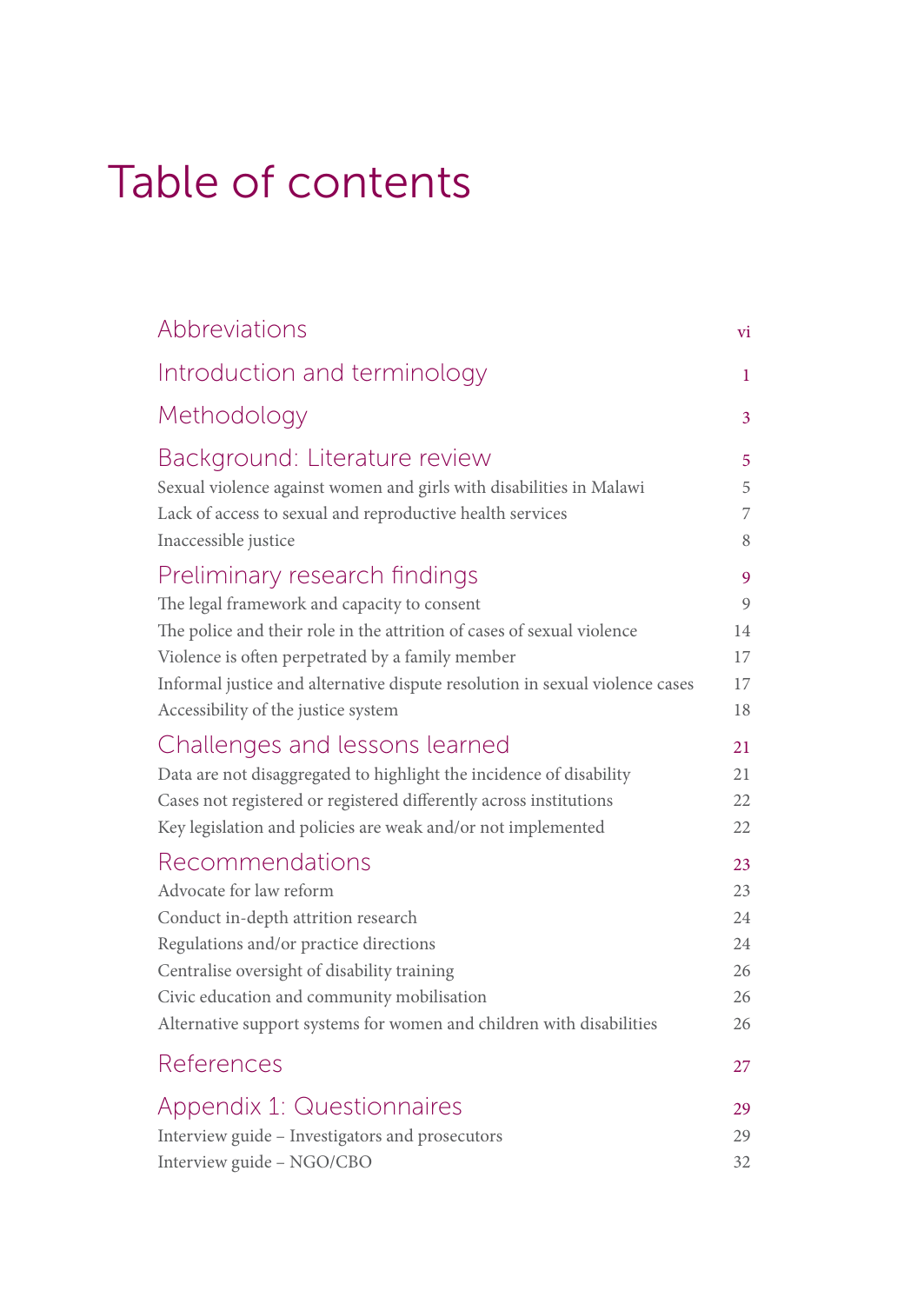# Acronyms and abbreviations

| <b>APAM</b>    | Association of Persons with Albinism in Malawi                |  |  |
|----------------|---------------------------------------------------------------|--|--|
| <b>APDM</b>    | Association of the Physically Disabled in Malawi              |  |  |
| <b>CHREAA</b>  | Centre for Human Rights Education, Assistance and Advice      |  |  |
| <b>CRPD</b>    | Convention on the Rights of Persons with Disabilities         |  |  |
| CSO            | Civil Society Organisations                                   |  |  |
| <b>DIWA</b>    | Disabled Women in Africa                                      |  |  |
| <b>DIWODE</b>  | Disabled Women in Development                                 |  |  |
| DPI.           | Disabled People's International                               |  |  |
| <b>DPO</b>     | Disabled People's Organisation                                |  |  |
| <b>DWOOM</b>   | Disabled Women Orphans Organisation of Malawi                 |  |  |
| <b>FEDOMA</b>  | Federation of Disability Organisations in Malawi              |  |  |
| <b>GEA</b>     | Gender Equality Act of 2013                                   |  |  |
| <b>MACODA</b>  | Malawi Council for Disability Affairs                         |  |  |
| <b>MACOHA</b>  | Malawi Council of the Handicapped                             |  |  |
| <b>MANAD</b>   | Malawi National Association of the Deaf                       |  |  |
| <b>MHRC</b>    | Malawi Human Rights Commission                                |  |  |
| <b>MoGCDSW</b> | Ministry of Gender, Children, Disability and Social Welfare   |  |  |
| <b>MPS</b>     | Malawi Police Services                                        |  |  |
| <b>MUBU</b>    | Malawi Union of the Blind                                     |  |  |
| <b>NACCODI</b> | National Advisory Coordinating Committee on Disability Issues |  |  |
| <b>NGO</b>     | Non-Governmental Organisation                                 |  |  |
| <b>PODCAM</b>  | Parents of Disabled Children Association in Malawi            |  |  |
| <b>SRHR</b>    | Sexual and Reproductive Health and Rights                     |  |  |
| <b>TAAM</b>    | The Albino Association of Malawi                              |  |  |
| <b>VIHEMA</b>  | Visual Hearing Membership Association                         |  |  |
| VSU            | Victim Support Unit                                           |  |  |
| <b>MALOW</b>   | Women Judges in Malawi                                        |  |  |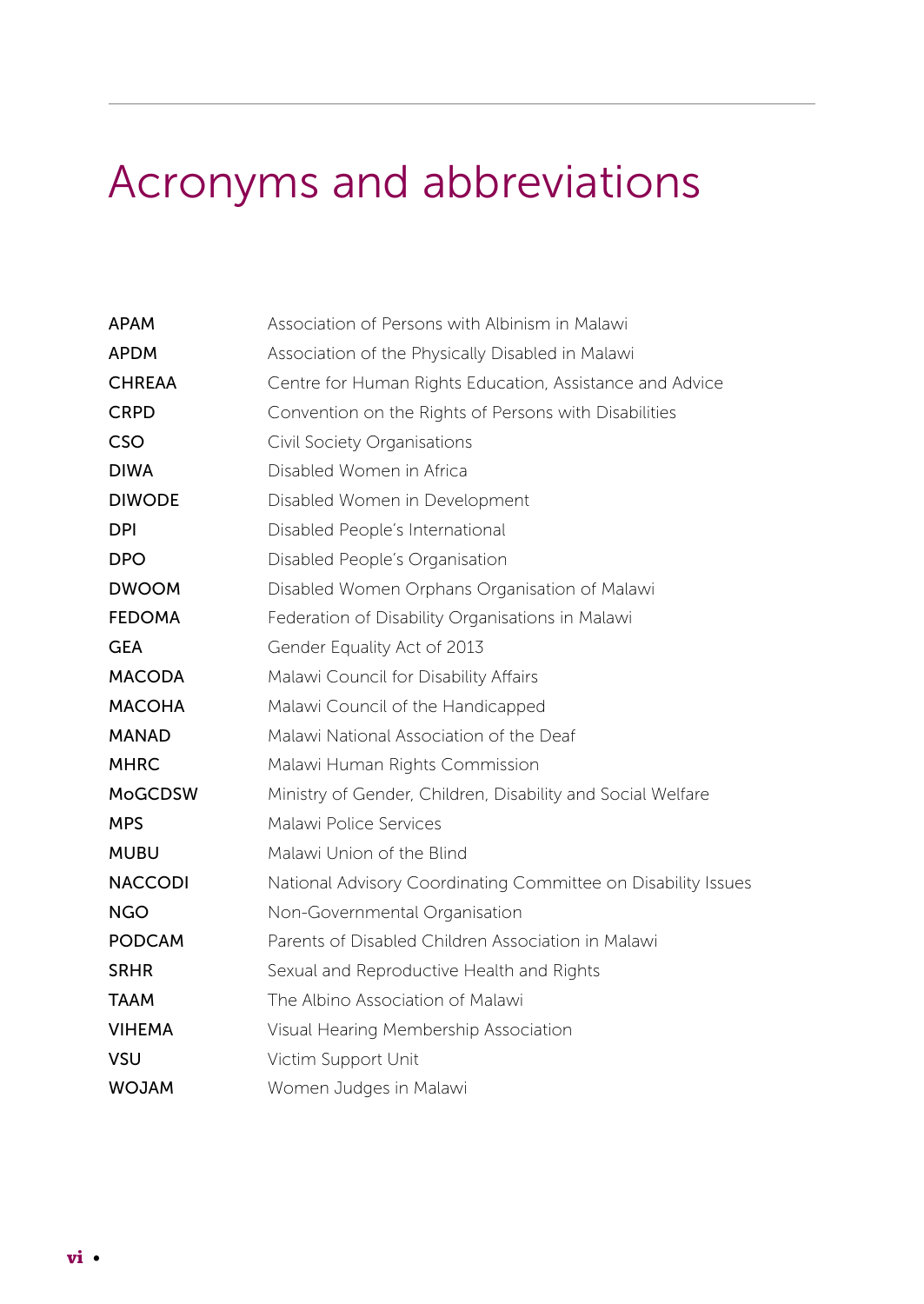## Introduction and terminology

This report was prompted by Malawian civil society organisations' perception that there is a lack of will on the part of police and prosecution to investigate and prosecute cases related to sexual violence committed against women and girls living with disabilities.

When referring to "disability" in this document, the definitions in the Disability Act, No. 8 of 2012 are referred:

"'disability' means a long-term physical, mental, intellectual or sensory impairment, which, in interaction with various barriers, may hinder the full and effective participation in society of a person on an equal basis with other persons."

The research conducted for this report indicates that persons with psychosocial or intellectual disabilities are sometimes treated differently from persons with other disabilities. In such cases, we refer to psychosocial and intellectual disability specifically.

Whilst it is acknowledged that women and girls with disabilities experience gender-based violence<sup>1</sup> in a myriad of ways including emotional, physical and sexual abuse, this document focuses specifically on the response of the criminal justice systems to reports of sexual violence committed against women and girls with disabilities. The Penal Code, Chapter 7:01 differentiates between indecent assault, rape and defilement, whilst the medical profession may describe sexual assault as being inclusive of rape, defilement and some acts of indecent assault. In this document we use the terms "sexual violence",<sup>2</sup> "sexual offences" and "sexual assault" interchangeably to refer to the broad range of unlawful sexual acts committed against women and girls with disabilities.

We use the term "victim" when referring to a person who has experienced sexual violence. We refer to "victim" because this document relates to the criminal justice system and it is the term most often used by persons in the criminal justice system to refer to people who have experienced a crime. However, we acknowledge critiques that the term suggests that all persons who experienced sexual violence are helpless subjects of pity instead of autonomous individuals who may require support them and empowerment to overcome their experience of violence.

<sup>1</sup> The United Nations defines gender-based violence as follows: "Gender-based violence is considered to be any harmful act directed against individuals or groups of individuals on the basis of their gender. It may include sexual violence, domestic violence, trafficking, forced/early marriage and harmful traditional practices." Office of the High Commissioner of Human Rights, 'Sexual and gender-based violence in the context of transitional justice', October 2014, available at http://www.ohchr.org/Documents/ Issues/Women/WRGS/OnePagers/Sexual\_and\_gender-based\_violence.pdf.

<sup>2</sup> The United Nations defines sexual violence as follows: "Sexual violence is a form of gender-based violence and encompasses any sexual act, attempt to obtain a sexual act, unwanted sexual comments or advances, or acts to traffic, or otherwise directed against a person's sexuality using coercion, by any person regardless of their relationship to the victim, in any setting. Sexual violence takes multiple forms and includes rape, sexual abuse, forced pregnancy, forced sterilization, forced abortion, forced prostitution, trafficking, sexual enslavement, forced circumcision, castration and forced nudity." Office of the High Commissioner of Human Rights, 'Sexual and gender-based violence in the context of transitional justice', October 2014, available at http://www.ohchr.org/ Documents/Issues/Women/WRGS/OnePagers/Sexual\_and\_gender-based\_violence.pdf.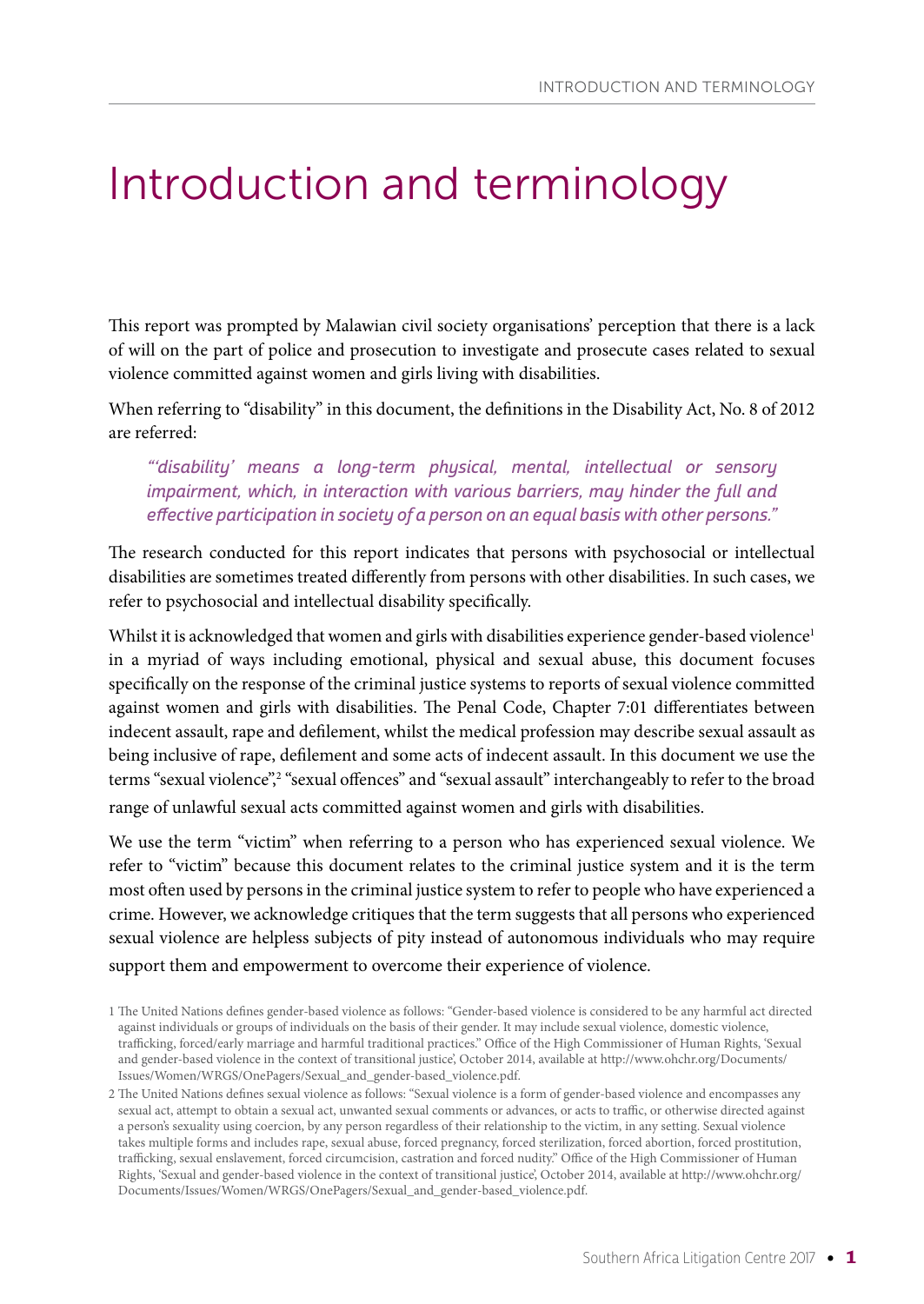We note that the research makes reference to derogatory terminology used in Malawian legislation and judgments to refer to people with psychosocial and intellectual disabilities. The use of this terminology is made only for technical consistency to reflect the language of the law and is by no means endorsed by the authors of this research, who affirm the terminology as a violation of the inherent dignity of persons with psychosocial and intellectual disabilities.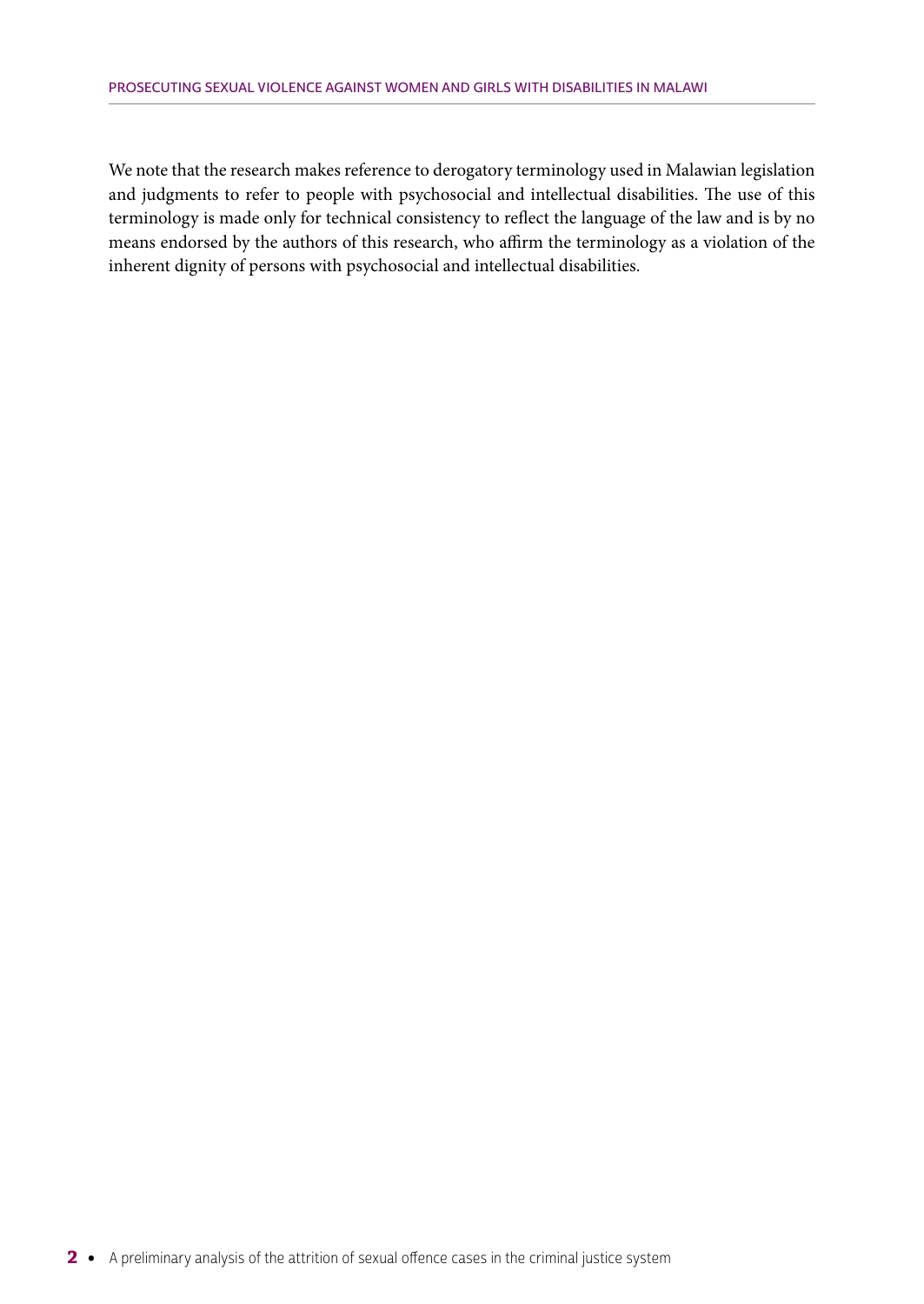## Methodology

Research for this document was conducted between March and April 2017. The study used qualitative data collection methodologies which included desktop reviews and Key Informant Interviews with policymakers, duty bearers and other important stakeholders. The team used questionnaires focused on the experiences of women and girls with disabilities who have been unable to open a criminal case following a sexual assault or rape, and/or where their complaint has not been investigated, and/or where the prosecution has refused to prosecute the case.

In addition to the review of existing research findings in Malawi on the challenges faced by women and girls with disabilities, the purpose of the interviews was to gather information about the barriers encountered by women and girls with disabilities who have experienced sexual violence when they approach the criminal justice system, to discover how service providers and other stakeholders have responded to these barriers, and to compile their recommendations for addressing these obstacles in the future.

The research team held Key Informant Interviews with nine non-governmental organisations (NGOs) working on human rights and disability issues. The team held in-person interviews with representatives from all nine organisations and probed their experiences of the challenges faced in accessing justice for women and girls with disabilities, the reasons provided by the police and prosecution for their actions, and the organisations' views on why the police and prosecutors might be unwilling to take up matters. The interviews also delved into the organisations' experiences where cases were taken to court and any concerns they have around how the person with disability was attended to in court and the sentence imposed by the magistrate in cases of sexual offences committed against persons with disabilities.

In-person interviews were also conducted with three prosecutors and four investigators including those from the Victim Support Unit (VSU) where these types of cases are first reported. One interview with a police investigator was done through the phone. In-person interviews were also done with a Senior State Advocate and the Chief Legal Aid Advocate.

The findings from the desktop review and the Key Informant Interviews have led to the compilation of this discussion paper and the list of recommendations of areas which would be useful to address barriers to access to justice for persons with disabilities, particularly women and girls, who have experienced sexual violence.

All participants were given information about the study beforehand and gave their informed consent at the beginning of each interview.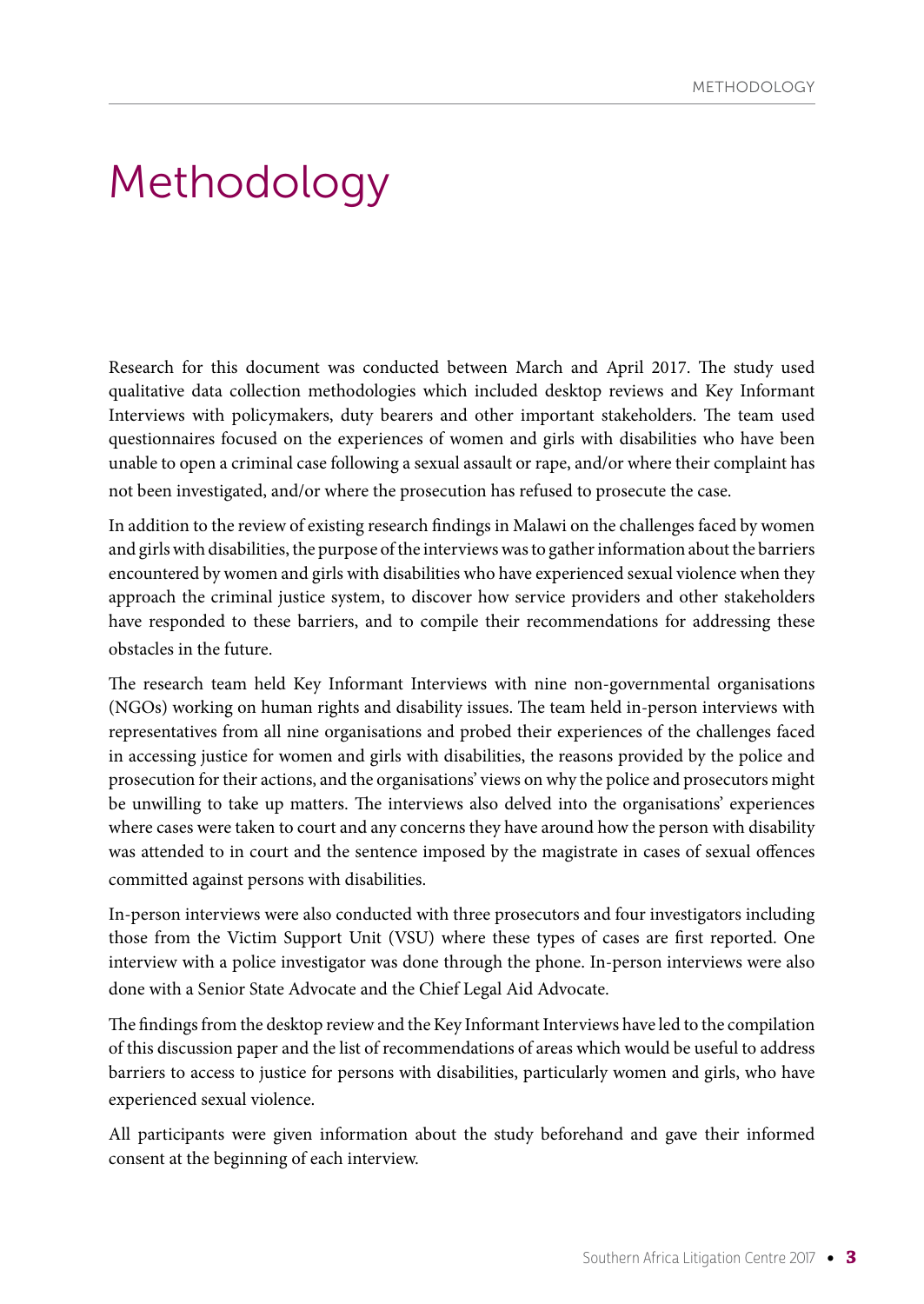|                | <b>Civil Society Organisation</b>                                    | <b>Person Interviewed</b>                                                          |
|----------------|----------------------------------------------------------------------|------------------------------------------------------------------------------------|
| $\mathbf{1}$   | Federation for Disability<br>Organisations in Malawi (FEDOMA)        | Filomina Zidana, Project Coordinator<br>Virginia Masumeta Nyalo, Finance Manager   |
| $\overline{c}$ | Centre for Human Rights Education,<br>Assistance and Advise (CHREAA) | Victor Mhango, Executive Director,<br>Immaculate Maluza, Program Manager           |
| 3              | Parents of Disabled Children in<br>Malawi (PODCAM)                   | Mirriam Namanja, Director<br>Lyness Manduwa, Economic Empowerment<br>Officer       |
| 4              | Disabled Women in Africa (DIWA)                                      | Rejoice Maseko, Project Manager                                                    |
| 5              | Association of Persons with Albinism<br>in Malawi (APAM)             | Project Manager                                                                    |
| 6              | Malawi Union of the Blind (MUBU)                                     | Latima Matenje, Programs Officer                                                   |
| 7              | Women Judges in Malawi (WOJAM)                                       | High Court, Blantyre                                                               |
| 8              | One Stop Centre                                                      | Tandulanji Zimba, Director of Fountain of Life and<br>volunteer at One Stop Centre |
| 9              | Victim                                                               | 30 years, survivor of sexual violence who is blind                                 |

|    | <b>Complaints Handling Institution</b>                                        | <b>Position of Person Interviewed</b>                      |
|----|-------------------------------------------------------------------------------|------------------------------------------------------------|
| 1  | <b>Blantyre Police</b>                                                        | Investigator/ Victim Support Unit Coordinator              |
| 2  | <b>Blantyre Police</b>                                                        | Prosecutor                                                 |
| 3  | <b>Blantyre Police</b>                                                        | Investigator/ HIV Coordinator at VSU                       |
| 4  | <b>Blantyre Police</b>                                                        | Prosecutor                                                 |
| 5  | Regional Headquarters Southern<br><b>Region Police</b>                        | <b>Investigations/ Community Policing</b>                  |
| 6  | Ministry of Justice State and<br>Constitutional Affairs, Advocate<br>Chambers | Senior State Advocate                                      |
| 7  | Legal Aid Bureau                                                              | Legal Aid Advocate                                         |
| 8  | Lilongwe Police                                                               | Investigator                                               |
| 9  | Lumbadzi Police                                                               | Investigator                                               |
| 10 | <b>Phalombe Police</b>                                                        | Investigator                                               |
| 11 | Malawi Human Rights Commission                                                | Wycliffe Masoo, Director for Disability, Elderly<br>Rights |

The purpose of these interviews was to obtain an overview of some possible reasons for the attrition of cases. The respondents often gave anecdotal information reflecting on their recollection of cases. Sometimes these reflections led to generalisations which due to the lack of data from the courts and police stations cannot be verified accurately but do indicate areas in which further research and improvements are required.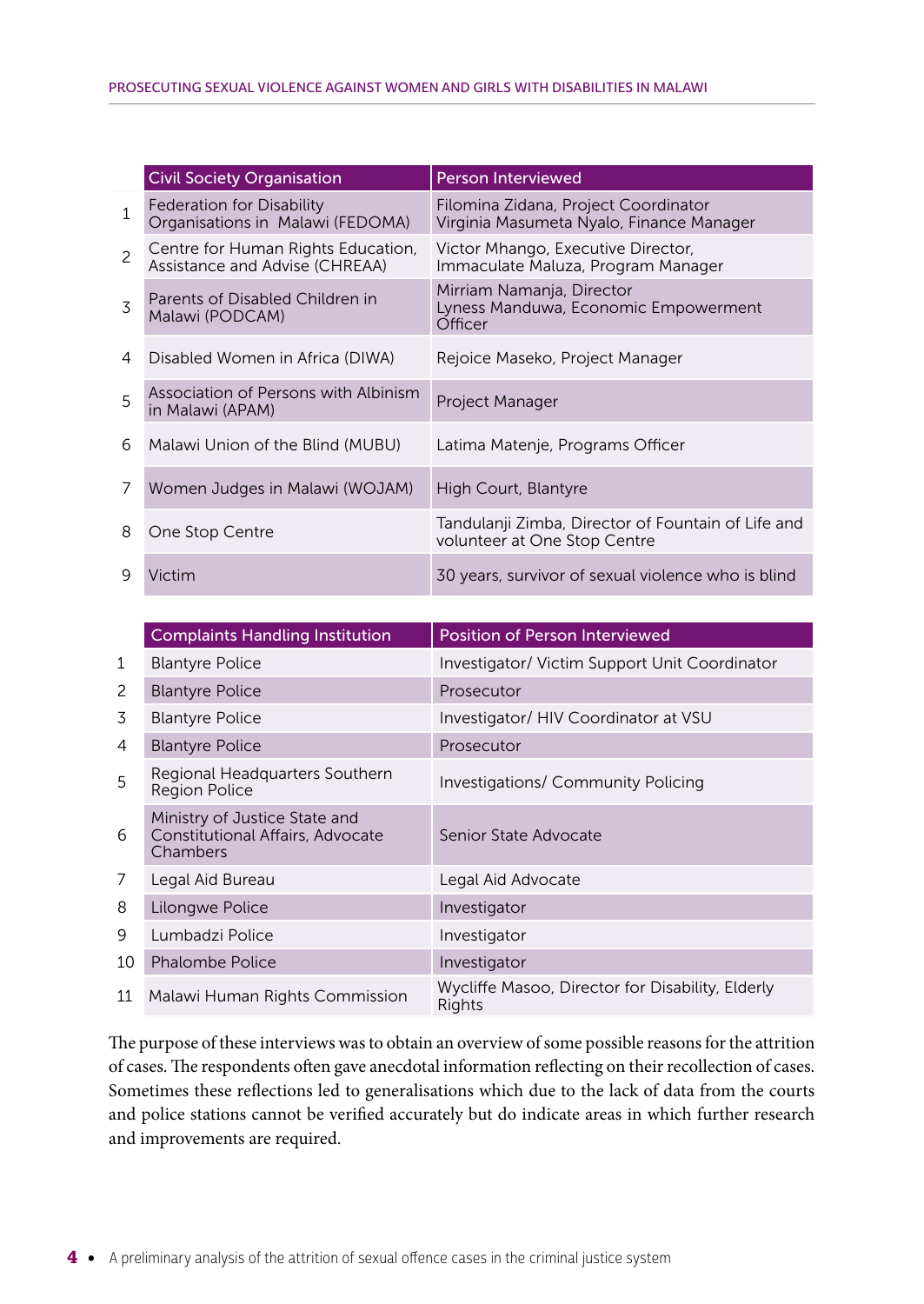## Background: Literature review

## Sexual violence against women and girls with disabilities in Malawi

According to Malawi's Demographic and Health Survey 2015-16, of surveyed women between 15- 49 years, 21 percent had experienced some form of sexual violence in their life; of these women, 4 percent had experienced sexual violence before the age of 18 (NSO, 2017: 282). These figures are not disaggregated to reflect the prevalence of sexual violence against women and girls with disabilities. There is a paucity of data on the nature and extent of sexual violence committed against women and girls with disabilities.

International studies show that women with disabilities are twice as likely to experience intimate partner violence and other forms of gender-based violence as women who do not have a disability (Ortoleva, 2012). Ortoleva notes that –

"women and girls with disabilities are at high risk of gender-based and other forms of violence based on social stereotypes and biases that attempt to dehumanise or infantilise them, exclude or isolate them, target them for sexual and other forms of violence, and put them at greater risk of institutionalised violence. Sexual and gender-based violence also has the consequence of contributing to the incidence of disability among women" (2012: 18).

Women and girls with disabilities face compounded challenges in accessing justice, particularly for sexual violence. Many communities harbour negative attitudes about disability, particularly psychosocial and intellectual disability.

"Of the range of disabilities, intellectual disabilities are often the most complex and least understood. The effects of the disability and related negative social attitudes and perceptions combine with the pernicious effects of sexism and misogyny, so that women with these kinds of disabilities are frequently and disproportionally subject to gender-based violence (GBV)" (Meer & Combrink, 2015).

According to Enoch Chilemba, in most Malawian societies, the birth of a child with disability is considered a tragedy: persons with disabilities are identified as ill and different from other persons and consequently their primary predicament becomes exclusion which translates into difficulty in accessing fundamental social, political and economic rights. "Being a person with a disability in Malawi entails exclusion from essential services; lack of the protection from your family and community; clear and present risk of exploitation and abuse; and ultimately a daily struggle for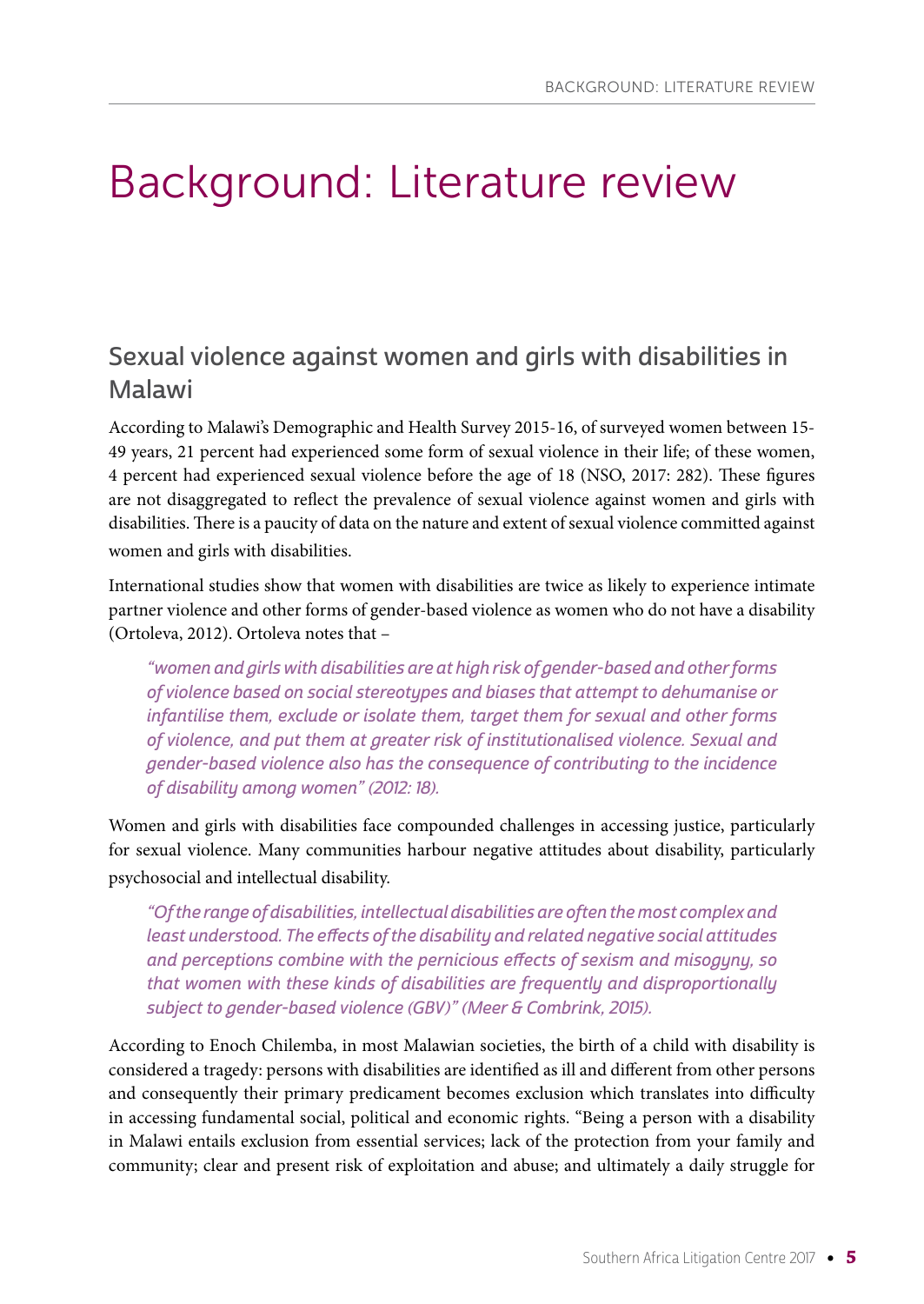#### survival" (Chilemba, 2014). Furthermore:

"Ignorance about sexuality issues constitute some of the factors that place people with disabilities at high risk of sexual abuse and consequently, HIV infection. The existence of myths such as that if people with HIV have sex with virgins, they can get cured of their infection has generally given rise to incidences of raping of children and adults, those with disabilities being more vulnerable. According to the Federation of Disability Organisations in Malawi (FEDOMA), there are also some claims and beliefs within the Malawian communities that if HIV+ people have sex with people with disabilities, they will be cured of their infection" (Munthali et al, 2004: 2).

In the course of the current study FEDOMA reiterated that PWD are used for witchcraft rituals based on the belief that a person would get rich if they raped a woman or girl with a disability.

Gender-based violence rates are high in Malawi generally. This vulnerability to violence is exacerbated by having a disability. Chilemba also noted that many women with disabilities experience high rates of spousal abandonment (2012: para 11.5).

"In adulthood, several [women] had experienced what they themselves defined as sexual abuse: Men came and wanted to 'marry' them. When the woman became pregnant, the man disappeared and left her alone. The interviewees … sought both social and political action in this matter, especially a means to force men to take economic responsibility for their biological children" (Hoem Kvam & Hellum Braathen, 2009).

Studies employing focus group discussions with persons with disabilities found that girls identified certain violence which they face over and above what other schoolgirls face. They mentioned "threats and actual sexual abuse from specialist teachers, teachers and blind boys; promises to marry from blind adults in leadership positions in the organisation of the blind; extensive teasing such as leading them to the wrong classroom, hiding their white cane and their writing materials; not escorting them to the toilet; name calling …; verbal abuse" (Suka, 2006: 3).

Most of the reports that the researchers in the present study have accessed only had a few lines on the issue of violence against persons with disabilities. There are no studies that have attempted to follow and document the criminal justice system practice in sexual violence cases in Malawi. The main observation is that the realities of sexual violence experienced by women and girls with disabilities have been overlooked and ignored across the board.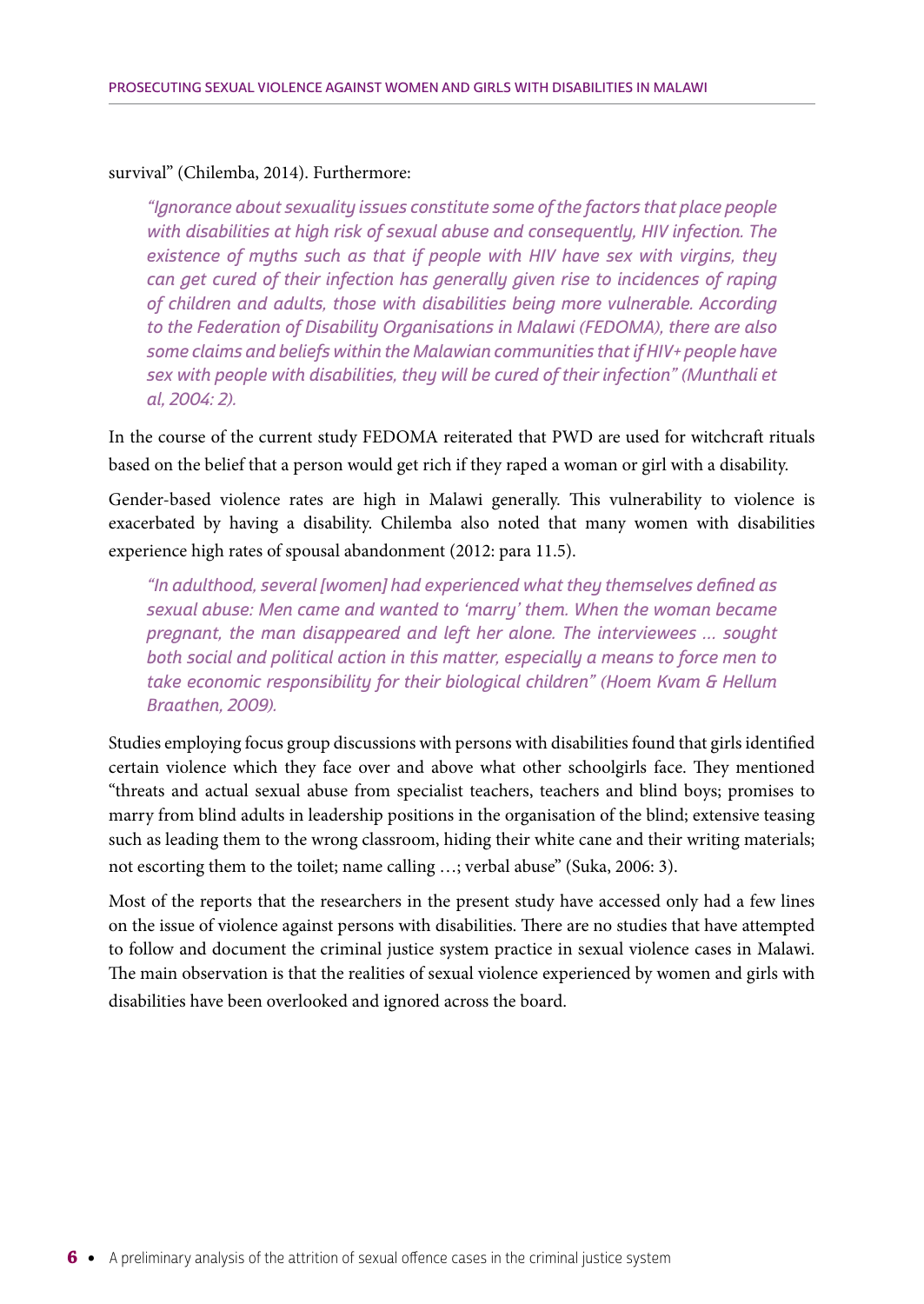### Lack of access to sexual and reproductive health services

For women and girls who have experienced sexual violence, access to the criminal justice system and to sexual and reproductive health services is equally important. Anecdotal information suggests that there is significant discrimination against women with disabilities in accessing sexual and reproductive health and general health services, including due to lack of mobility assistance and communication for those with hearing and visual impairment (Southern Africa Litigation Centre, 2016: 110-114).

"Whilst some women with intellectual disabilities are blocked from information about sexuality and [gender-based violence] by their caregivers, they exist in a social context that may also see them as sexually deviant or 'hyper-sexed', and that is extremely misogynistic and violent. As a result, such a woman may be more likely to be targeted for violence, less likely to be able to identify and react to such violence, less likely to report such violence, and less likely to be believed when she tries to report such violence" (Meer & Combrink, 2015: 21).

The Disability Act defines discrimination as:

"a distinction, exclusion or restriction on the basis of disability, which has the purpose or effect of impairing or nullifying the recognition, enjoyment or exercise, of any human rights or fundamental freedoms, in the political, economic, social, cultural, civil or other field."

In the absence of specific efforts to facilitate inclusion and access, women and girls with disabilities are often excluded from prevention programmes, support services, and access to legal redress.

"Despite some helpful laws, policies and systems of practice in some countries, compared to their disabled male or non-disabled female peers, women with disabilities: are less educated; experience higher rates of unemployment; are more likely to be abused; are poorer; are more isolated; experience worse health outcomes; generally have lower social status" (Nyambura et al, 2015).

It has been noted that there are general provisions dealing with women in the broadest sense under the various policies and legislation.

The Gender Equality Act specifically provides that every person has the right to adequate sexual and reproductive health (section 19) and that every health officer has an obligation "to respect the sexual and reproductive health rights of every person without discrimination and respect the dignity and integrity of every person accessing sexual and reproductive health services" (section 20). The Act however makes no specific mention of disability. The Ministry of Health's Guidelines for the Management of Sexual Assault and Rape in Malawi (2005) also does not make mention of the needs of persons with disabilities who are victims of sexual offences.

These provisions should, however, be read with the general prohibition on discrimination under the Constitution and section  $6(2)(c)$  of the Disability Act which provides that: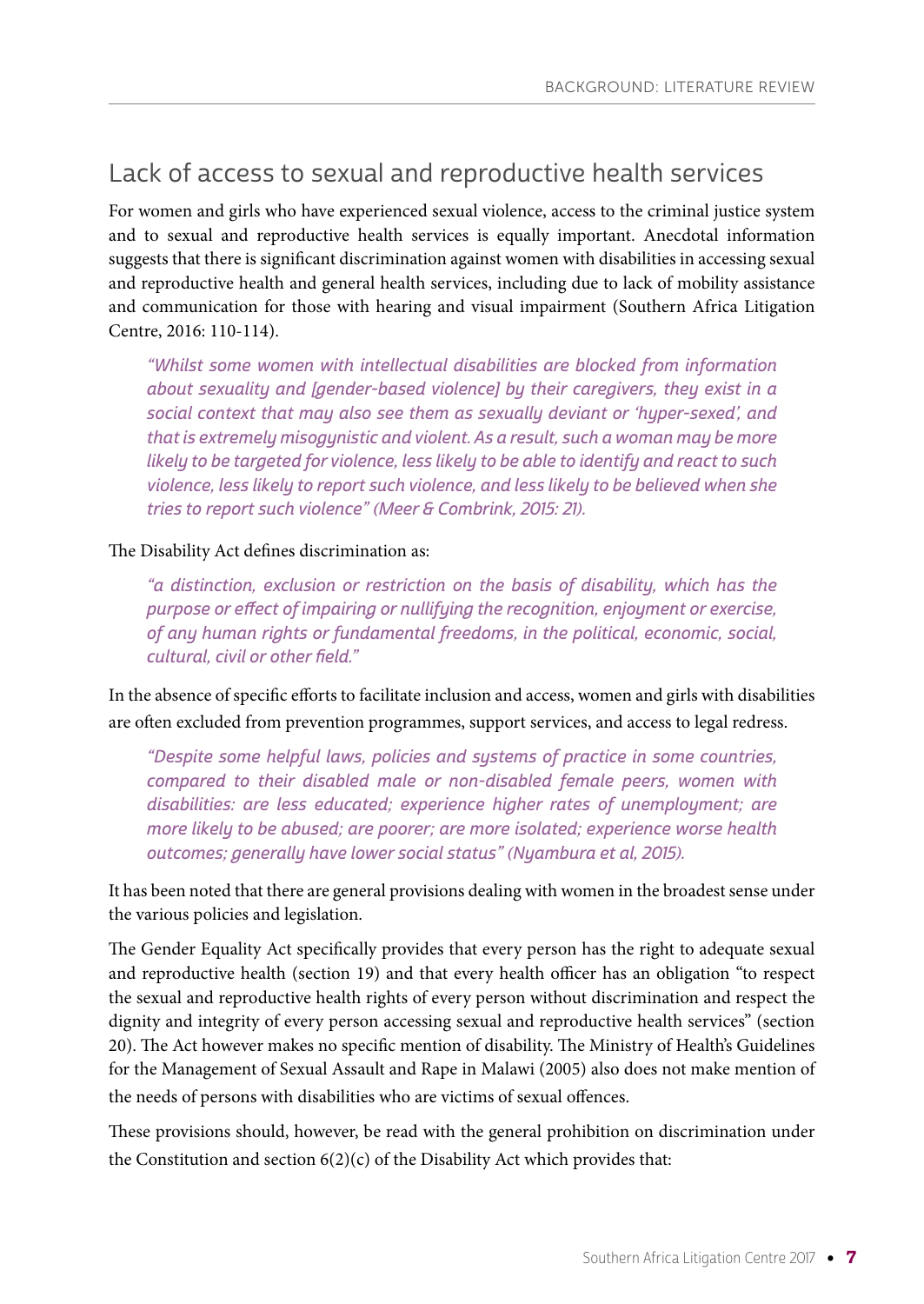"The Government shall provide persons with disabilities the same range, quality and standard of free or affordable health care services as provided to other persons, including sexual and reproductive health services and population based public health programmes."

### Inaccessible justice

A person's ability to access justice can be affected by both social, legal and structural factors.

Ortoleva summarises some of the factors that contribute to the lack of access to justice for women and girls with disabilities who have been victims of sexual violence, including if:

- their abuser is also their caregiver and/or someone that the individual is reliant on for personal care or mobility;
- justice system institutions are physically inaccessible and do not provide reasonable accommodation;
- there is limited access to legal protection and representation;
- law enforcement officials and the legal community are ill-equipped to address the violence;
- their testimony is not viewed as credible by the justice system; and
- there is insufficient information available to them (2012: 18).

In Malawi, there are generally obstacles to accessing justice which are experienced more acutely by persons with disabilities:

"The courts are located mainly in urban and peri-urban areas or rural community centres. This means that for the majority of the people who live in remote rural areas, the nearest court might be as much as 40 kilometres away. In some cases, a person may have to walk for up to eight hours to reach the court nearest to his or her home. The effect of such distances is made worse by the fact that most rural areas do not have regular public transport. Where public transport exists, it is prohibitively expensive for most Malawians" (AfriMAP, 2006: 132-33).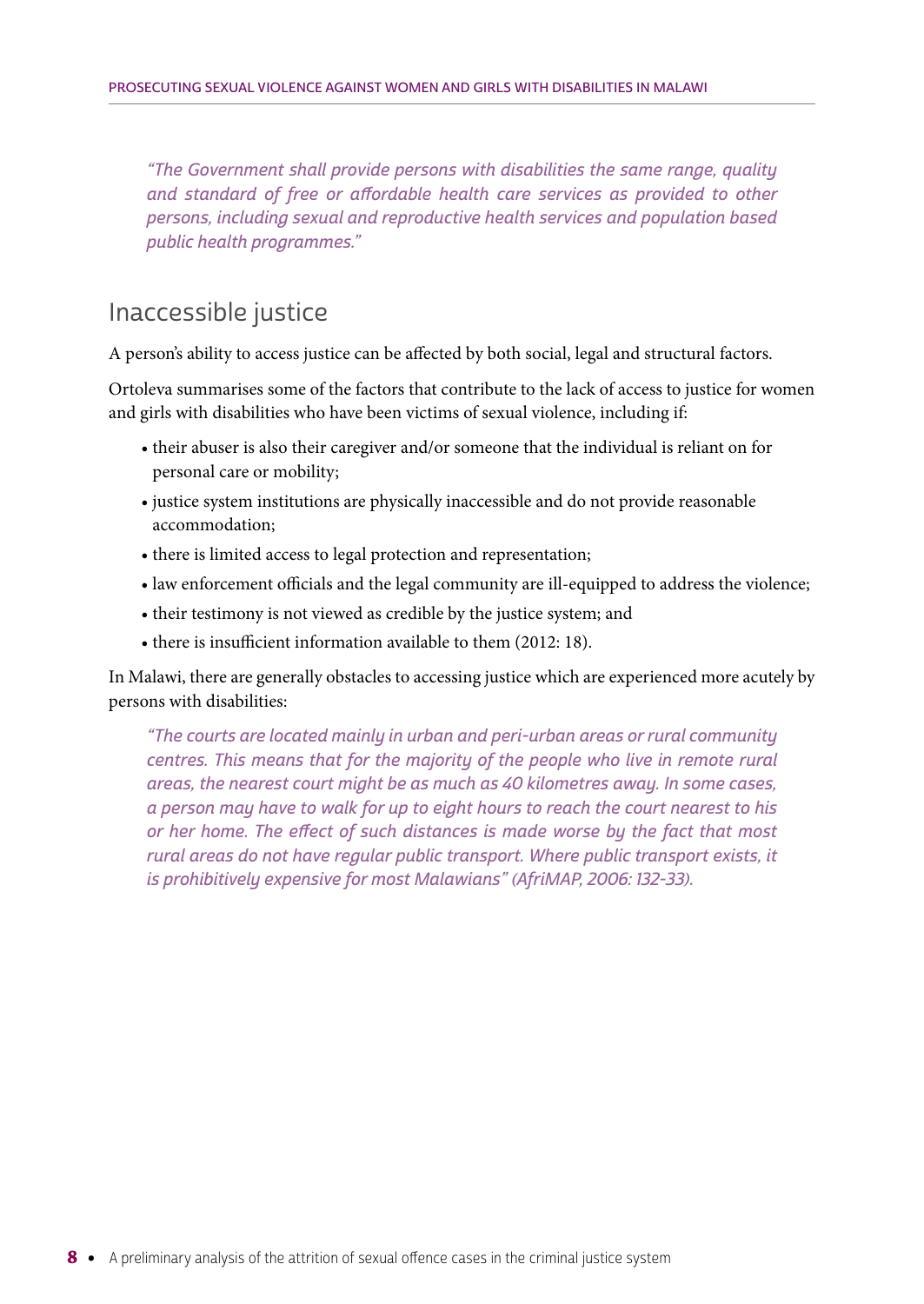## Preliminary research findings

Women and girls with disabilities continue to be more vulnerable to gender-based violence including sexual violence. These women and girls experience stigma in society and in the criminal justice system.

## The legal framework and capacity to consent

#### The legal and policy framework

Malawi has positive international obligations to respect, protect, fulfil and promote the rights of persons with disabilities. Malawi has both signed and ratified the UN Convention on the Rights of Persons with Disabilities (CRPD). Centrally important is the right to legal capacity and equal recognition as persons before the law, as affirmed in article 12 of the CRPD. Article 12(3) affirms that States are obliged to provide "support [persons with disabilities] may require in exercising their legal capacity". The CRDP, affirms that Malawi has the duty to ensure all persons are treated as "equal before and under the law and are entitled *without any discrimination to the equal protection and equal benefit of the law*" (article 5(1))(emphasis added).

The CRDP particularly recognises the vulnerability at the intersection of gender and disability in article 6 which requires States to "take measures to ensure the full and equal enjoyment" of all human rights in the CRPD by women and girls with disabilities. To assist this endeavour States must promote accessibility to public services (article 9; see also section 8 of the Disability Act), including police and prosecution efforts to hold offenders accountable. Because of persons with disabilities' particular vulnerability in society, States must take "all necessary measures to ensure the protection and safety of persons with disabilities in situations of risk" (article 11).

Malawi is a furthermore a party to the African Charter on Human and Peoples' Rights (African Charter) and the Protocol to the African Charter on Human and Peoples' Rights on the Rights of Women (Women's Protocol). Under the African Charter, "every individual shall be entitled to the enjoyment of the rights and freedoms…without distinction of any kind" (article 2), and in particular "[e]very individual shall be equal before the law" and "entitled to equal protection of the law" (article 3) (emphasis added). Furthermore, article 7 ensures that "every individual shall have the right to have his cause heard" from the time of reporting through the adjudicatory stage while article 13 stipulates the right of "equal access to the public service[s] of the country," including access to law officials of every stage of a criminal prosecution. The lack of investigation and/or prosecution of sexual violence claims on behalf of women and girls with disabilities is particularly egregious behaviour given article 18 of the Charter which states "[t]he State shall ensure…the protection of the rights of women and the child" and "the disabled shall also have the right to special measures of protection." The right to "special protection of women with disabilities" is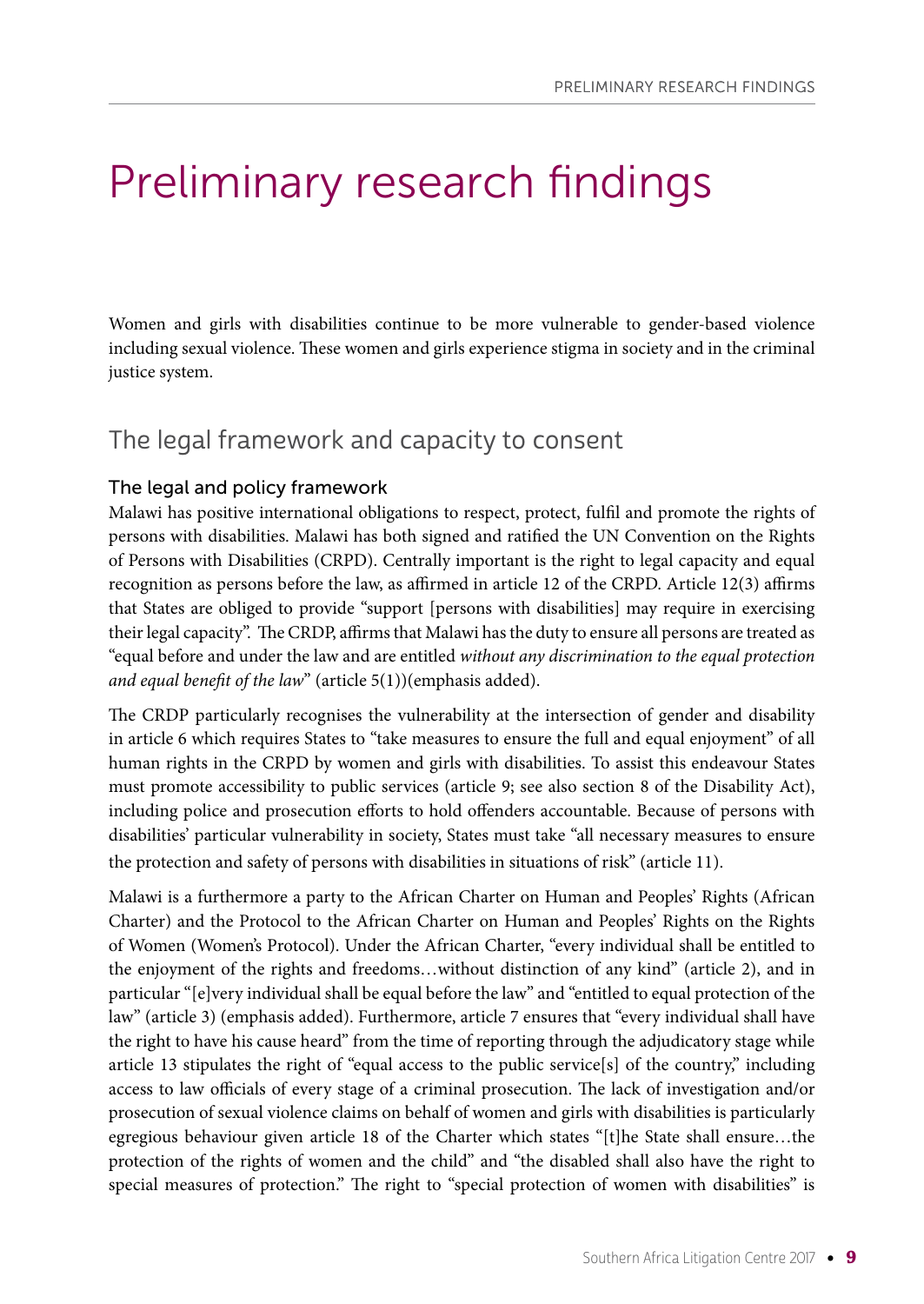affirmed in article 23 of the Women's Protocol and includes the obligation to "ensure the right of women with disabilities to freedom from violence, including sexual abuse, discrimination based on disability and the right to be treated with dignity" (article 23(2)).

There is a wide-ranging set of gender-related laws that theoretically protect women and girls with disabilities from discrimination and violence. The Constitution of Malawi is founded upon the underlying principle of the inherent worth and dignity of all persons and prohibits discrimination on the grounds of disability, amongst other grounds: "Discrimination of persons in any form is prohibited and all persons are, under any law, guaranteed equal and effective protection against discrimination on grounds of…sex, … disability … or other status or condition" (section 20).

This constitutional prohibition of discrimination is further enhanced in various pieces of legislation – the 2013 Gender Equality Act both defines sex discrimination and also makes specific provisions to ensure access to sexual and reproductive health services; in theory this should include the right to treatment after sexual violence, including access to post-exposure HIV prophylaxis and emergency contraceptive on the basis of informed consent. The Prevention of Domestic Violence Act addresses the issue of intimate partner and domestic violence. Nevertheless, these legal protections do not adequately highlight, implicate or address the experiences of women and girls with disabilities particularly those who have experienced sexual violence.

The Disability Act also refines the issue of discrimination as it relates to persons with disabilities. The Act requires the development of standards and guidelines to make public services and facilities more accessible (section 8).

The Criminal Procedure and Evidence Code similarly encourages the development of measures to make it easier for victims to testify in sexual offence cases:

"71A Evidence of victims of sexual offences

- 1) Where a victim of a sexual offence is to give evidence in any proceedings under this Code, the court may, of its own motion, upon application made by a party to the proceedings, or a victim of a sexual offence, make one or more of the following orders –
	- a) That the court close while evidence is being given by the witness in the proceedings, including evidence given under cross-examination, and that no person remain in or enter a room or place in which the court is being held, or remain within the hearing of the court, without its permission;
	- b) That a screen, partition or one-way glass be placed to obscure the witness's view of a party to whom the evidence related, but not so as to obstruct the view of the witness by the magistrate or the judge and jury;
	- c) That the witness be accompanied by a relative or friend for the purpose of providing emotional support;
	- d) That the evidence of the witness be given at a place outside the courtroom and transmitted to the courtroom by means of closed circuit television."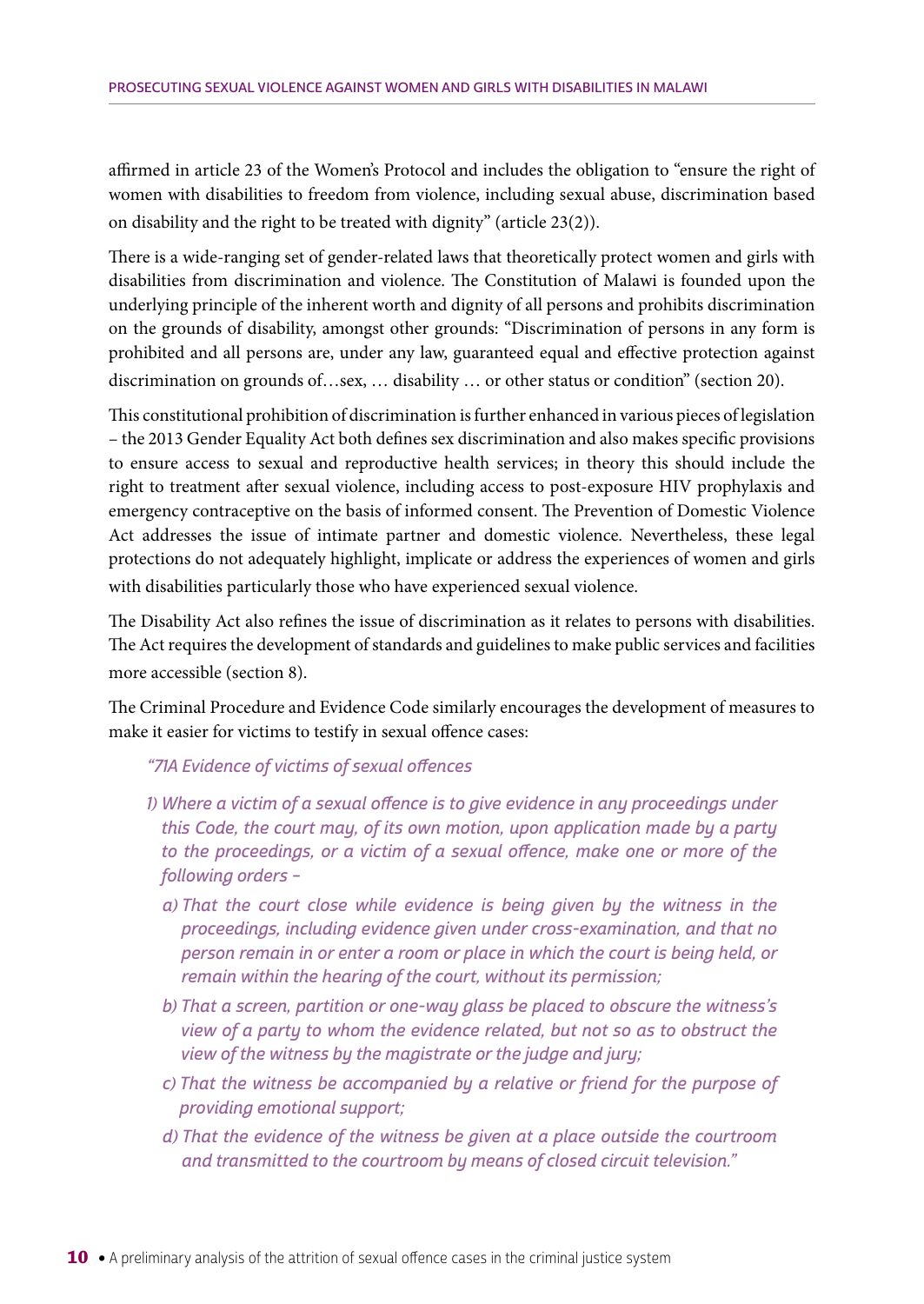Section 145 of the Child Care, Protection and Justice Act No. 22 of 2010 also sets a good example for how courts can be more accessible to vulnerable persons and provides:

"The proceedings of a child justice court shall be informal and in particular, the presiding officer shall ensure that –

a) Technical language is not used during the hearing;

- a) No person puts on official uniform or professional robes or dress save only if it is strictly required to do so for the child to make an identification of for purposes of evidence as the court may authorise;
- b) There are regular breaks with such necessary provisions for the child as the Minister may prescribe by regulations; and
- c) Children with disabilities are accorded assistance to meet their special needs were necessary."

The Criminal Procedure and Evidence Code accommodates a witness who is unable to speak and makes provision for that person to give evidence using writing or signs (section 211).

Despite the various laws and policies that have been put in place to deal with matters of disability in Malawi, these have yet to result in equal access to justice for women with disabilities.

#### Sexual offences in the Penal Code

Section 132 of the Penal Code provides for the offence of rape:

"Any person who has unlawful carnal knowledge of a woman or girl, without her consent, or with her consent if the consent is obtained by force or means of threats or intimidation of any kind, or by fear of bodily harm, or by means of false representations as to the nature of the act, or in the case of a married woman, by personating her husband, shall be guilty of the felony termed rape."

In terms of section 133, rape is punishable by life imprisonment.

Section 137 of the Penal Code provides for the offence of indecent assault on females:

"Any person who unlawfully and indecently assaults any woman or girl shall be guilty of a felony and shall be liable to imprisonment for 14 years…

It shall be no defence to a charge for indecent assault on a girl under the age of 16 years to prove that she consented to the act of indecency…"

Section 138 provides for the offence of defilement of girls under the age of 16 years of age and stipulates that "any person who carnally knows any girl under the age of 16 years shall be guilty of a felony and shall be liable to imprisonment for life."

Sections 132, 137 and 138 are not gender neutral. The difference between these sections are also interpreted very differently in different jurisdictions where similarly-worded provisions exist. The Botswana High Court in *Boitumelo v The State* 2005 (1) BLR 317 (HC) for example held that where a girl under the age of 16 years has not given consent to sexual intercourse, the charge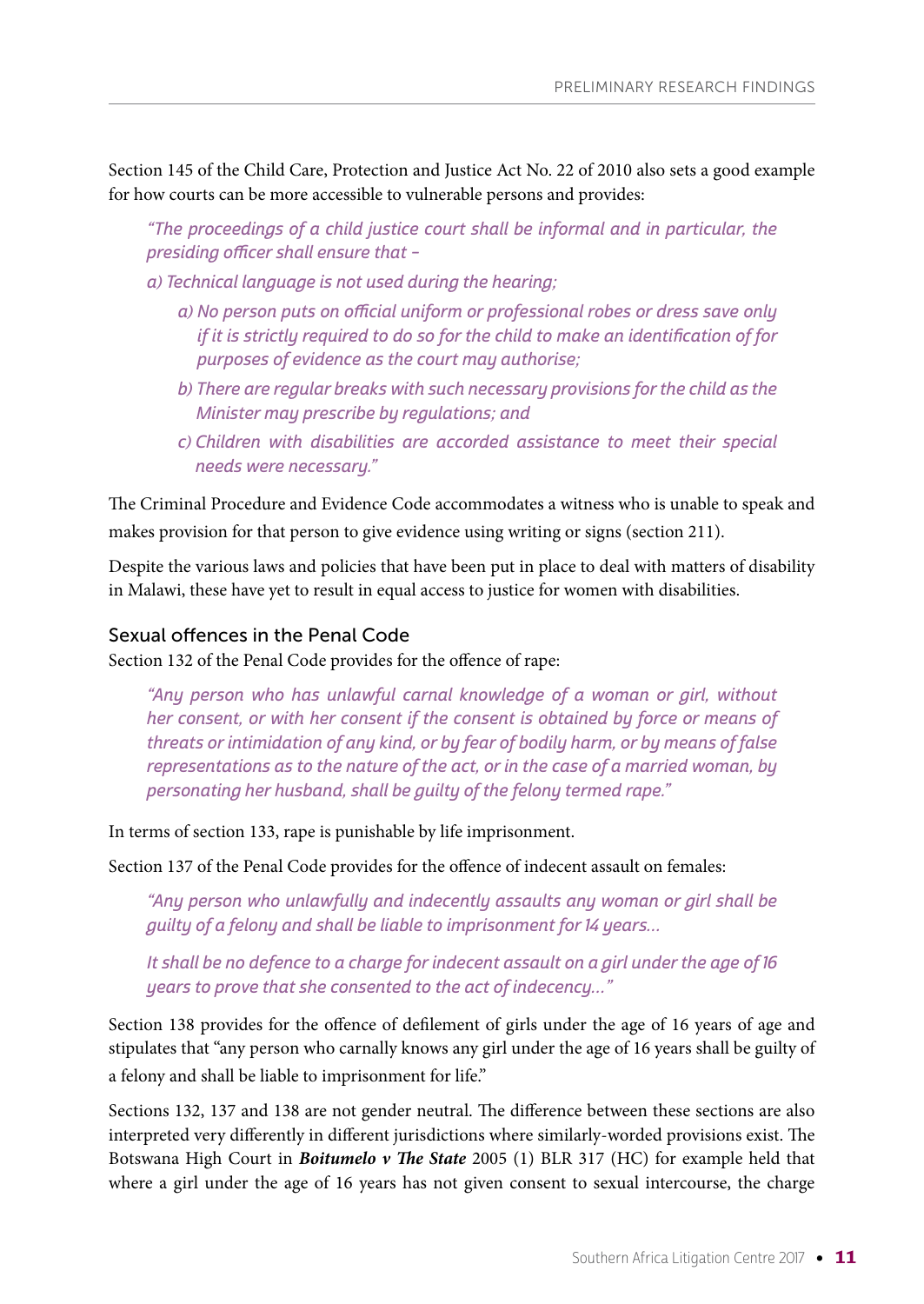should be one of rape and not defilement. However, in Malawi police often automatically use section 138 when female children are involved.

Section 132 clearly applies to acts of sexual intercourse without consent or coerced consent. Coerced consent is if the consent has been obtained by means of threats or "intimidation of any kind". In some countries this concept has been developed to acknowledge that certain power relations between two persons negate the possibility of consent. Consent has to be free and informed consent by someone who understands the consequences of the sexual act. If section 132 is to be applied in a non-discriminatory way, a person who has sex with a woman or girl with a mental disability who did not provide free and informed consent should be charged with rape and be liable to life imprisonment. In fact, this possibility can be argued to be acknowledged in section 139 of the Penal Code.

Section 139 of the Penal Code provides for the offence of defilement of "idiots or imbeciles":

"Any person who, knowing a woman or girl to be an idiot or imbecile, has or attempts to have unlawful carnal knowledge of her under circumstances not amounting to rape, but which prove that the offender knew at the time of the commission of the offence that the woman or girl was an idiot or imbecile, shall be guilty of a felony and shall be liable to imprisonment for fourteen years, with or without corporal punishment." (Emphasis added.)

There are numerous concerns with section 139 of the Penal Code:

It denies women and girls deemed an "idiot or imbecile" any capacity at all to consent to sexual intercourse or other sexual activity (Frohmader & Ortoleva).

It fails to take account of the existence widely divergent psychosocial and intellectual disabilities and employs legal determinants of "idiot or imbecile" that are ambiguous, arbitrary and dehumanising.

Defilement of a woman/girl considered an "idiot or imbecile" carries a lesser maximum sentence when compared with defilement of girls under the age of 16 (section 139 and 138 respectively).

If one acknowledges that a person could be charged with rape by understanding the absence of consent, based on the range of individualised factors that would have influenced consent, voluntariness and whether the person was informed, then section 139 may be redundant. It is possible that a woman with a psychosocial or intellectual disability can consent to sex if she is over the age of consent and able to give free and informed consent, and that where she does not give free and informed consent, the person who had sex with her should be charged with rape (Doyle, 2010). This could offer a less discriminatory solution than the current situation where all women with psychosocial or intellectual disabilities are assumed unable to consent and where sexual violence perpetrated against them results in 14 years imprisonment in contrast to the life imprisonment stipulated for rape.

Importantly, in interviews with respondents it often appeared that where any woman or girl with a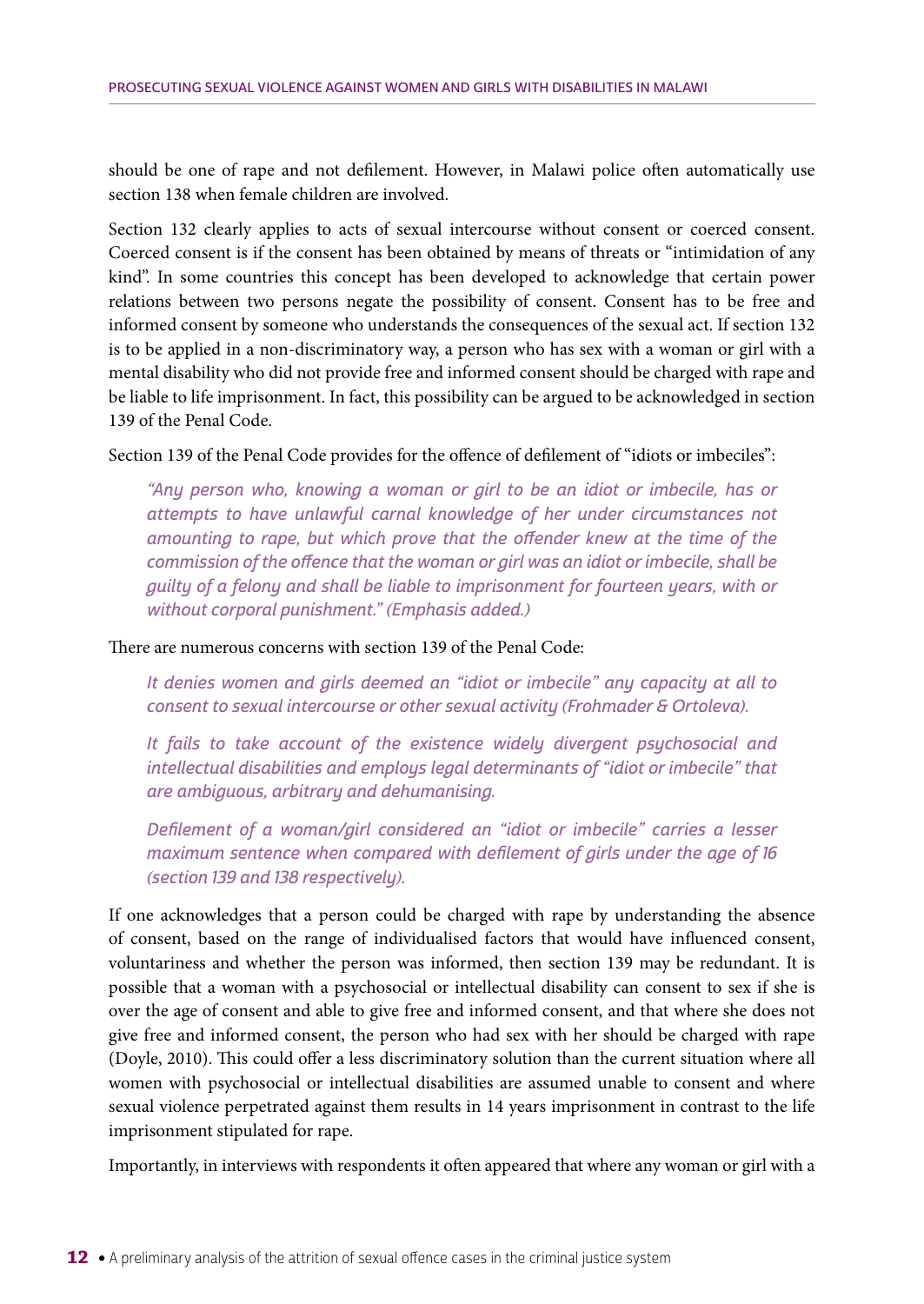disability experienced sexual violence, the response was often to use section 139 and not 132 even where the disability in no way affected the woman's ability to consent.

Section 155 of the Criminal Procedure and Evidence Code provides that alternative verdicts to charges of rape could be a conviction under sections 137 or 138 but not section 139. Again this illustrates that section 139 of the Penal Code is based on the assumption that women with disabilities can never consent to sexual acts. This assumption fails to understand the degrees of mental and intellectual disabilities that exist and the extent to which that influences a person's capacity to provide informed consent.

In the reasoning of *Republic v Peter Jasi*, Confirmation Case No. 1026 of 1994 and *Republic v Andreya William*, Confirmation Case No. 565 of 1994), "there can be no defence of consent available on a charge of defilement of an imbecile or an idiot for the policy of the offence is to protect mentally deranged girls or women."

In *M'bwana v Republic* 8 MLR 159, Chatsika, J observed that the "broad ingredients" of the offence of defilement of an "idiot or an imbecile" are: That there must be defilement, and that the complainant must be proved to have been an "idiot or an imbecile".

However, the judge also proceeded to illustrate that "evidence of idiocy or imbecility must be positive and that mere history or reputation of mental unsoundness was not sufficient." This seems to suggest that a medical professional or at least someone "else" must make a relevant pronouncement on the *imbecility* of the victim and perhaps needed to have made such a diagnosis in the past. However the High Court in *Kanyinji v Republic* [2008] MWHC 213 held that "positive proof of idiocy or imbecility" do not require medical evidence only and that "if there are persons who can positively testify as to the idiocy or imbecility of the victim" such as a relative, that would be sufficient. What is concerning about these judgments it the discriminatory and arbitrary manner in which the courts view persons with psychosocial and intellectual disabilities.

Section 139 is uncertain and archaic, based upon the view of women as incapable and powerless, and in the context of women and girls with disability the law also views them as asexual. The law effectively objectifies women and girls with psychosocial and intellectual disabilities – stripping them of all human desires and abilities to desire. Whilst at the same time infantilising and positing them as powerless and in need of protections – perhaps even from their own selves.

There are obvious and competing objectives in need of reconciliation when issues of mental capacity and consent are considered: the need to respect the "informed" choices and personal liberty of all persons and the need to ensure that persons with disabilities are adequately protected against abuse. In its present formulation, this raises the question as to whether targeted legislative provisions for this group of victims are necessary and/or appropriate.

Key Informant Interviews indicated that section 139 is rarely and inconsistently applied to cases of sexual violence committed against women and girls with psychosocial and intellectual disabilities. Not all officers or Disabled Peoples' Organisations (DPOs were even necessarily aware of the provision, in the case of some (for example the officer of WOJAM) there is a preference to rely upon alternative provisions for prosecution – perhaps those that are easier to prove or carry heftier penalties than section 139. The State Advocate agreed with WOJAM by indicating that "State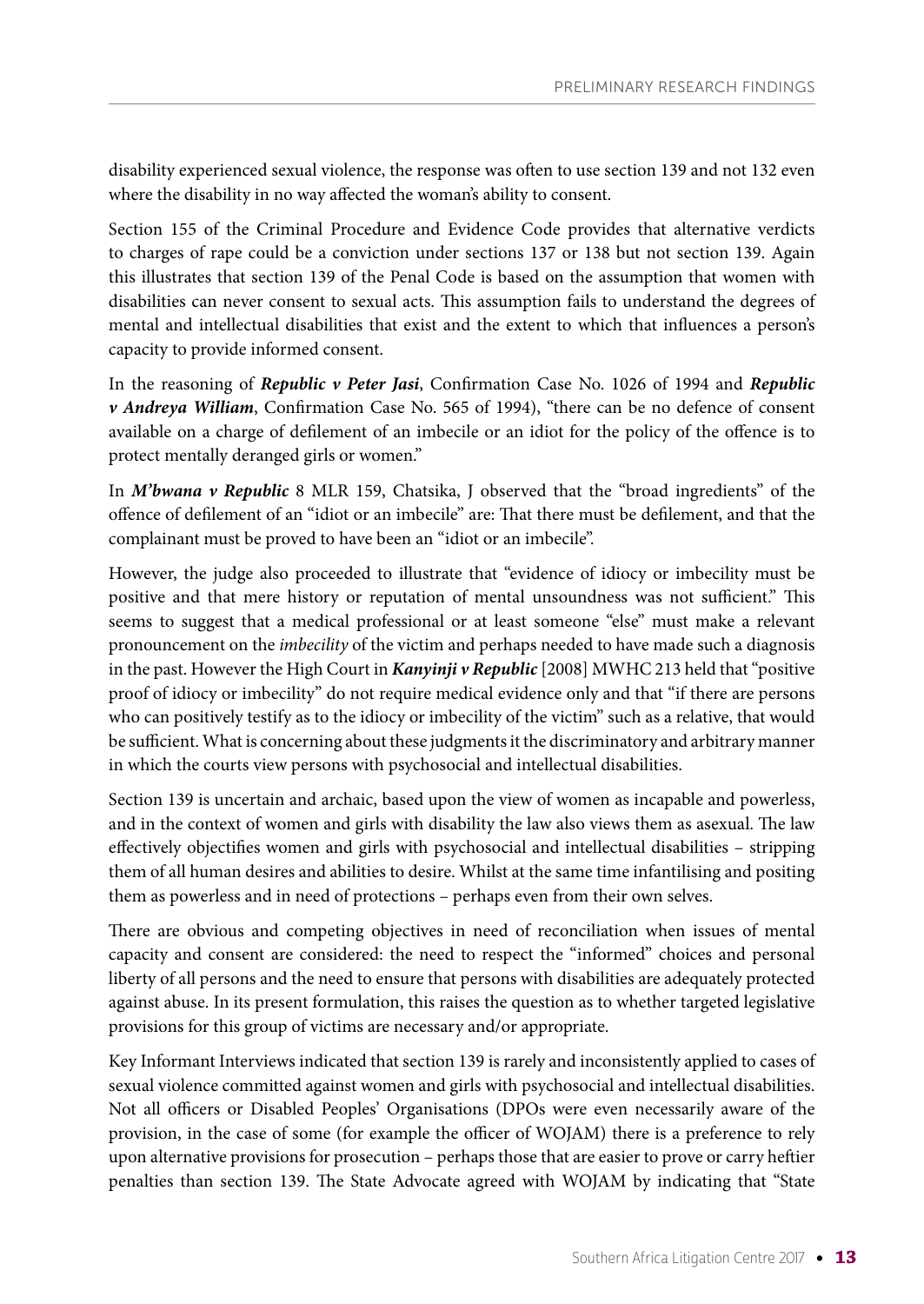Advocate Chambers handles cases on appeal and confirmation and usually cases under section 139 are charged under defilement or other sections." The fact that sexual intercourse with a woman or girl considered to be an "idiot or imbecile" strictly amounts to defilement also presents problems. Though deliberately aimed at protecting women and girls with mental disabilities, it also negates their ability to fully exercise their autonomy in deciding who to maintain sexual relations with. Unfortunately, section 139 of the Penal Code makes no effort to recognise that delicate balance.

The Connecticut Supreme Court's decision in *Kortner v Martise* 312 Conn. 1, 13, 91 A.3d 412 (2014) offers an interesting illustration of this. The court indicated that the mere fact that a person is under "conservatorship" doesn't make her legally incapable of consenting to sex. The trial court recognised through the evidence demonstrated that the woman with a mental disability "lived in her own apartment, spent unsupervised time there, and was able to make decisions about her household chores and carry on interpersonal relationships". The court recognised that having a standard law against sexual intercourse with people with psychosocial and intellectual disabilities would adversely affect their civil liberties. Thus, the court concluded that the final determination of whether the purported victim had the ability to consent "to sexual conduct is a factual question" that the court must decide.

## The police and their role in the attrition of cases of sexual violence

Key Informant Interviews with NGOs indicated a general perception that the highest point of attrition of cases is at the investigations level by the police. The police have generally taken a light attitude towards handling cases of persons with mental disabilities. PODCAM has previously registered cases with the police but there has been little movement. According to PODCAM "there is largely a negative attitude towards people with disabilities and a perception that they do not engage in sexual activity and therefore cannot suffer any form of sexual violence or assault." The NGOS state that police would cite unreliable witnesses, that the culprit cannot be traced, or lack of resources as reasons for not pursuing the case.

According to the Key Informant Interview with the One Stop Centre, in some instances, the investigations commence on a good note but are never seen to their logical conclusion. Sometimes files go conspicuously missing, leading to stalling of the case.

There have been instances where the accused have lodged a case with the police for defamation once they are identified by the victim. In such cases, FEDOMA reported that the police would usually side with the accused and the parents of reporting victims would be warned by the police for defamation.

It was noted that police allow parents and families to withdraw cases or settle at family level. The Malawi Police Service indicated that it is often difficult for them to intervene when such assertions emerge because affected families remain tight-lipped and are unwilling to cooperate with police investigations. This has largely to do with community stigma and stereotypes against people with disabilities in general.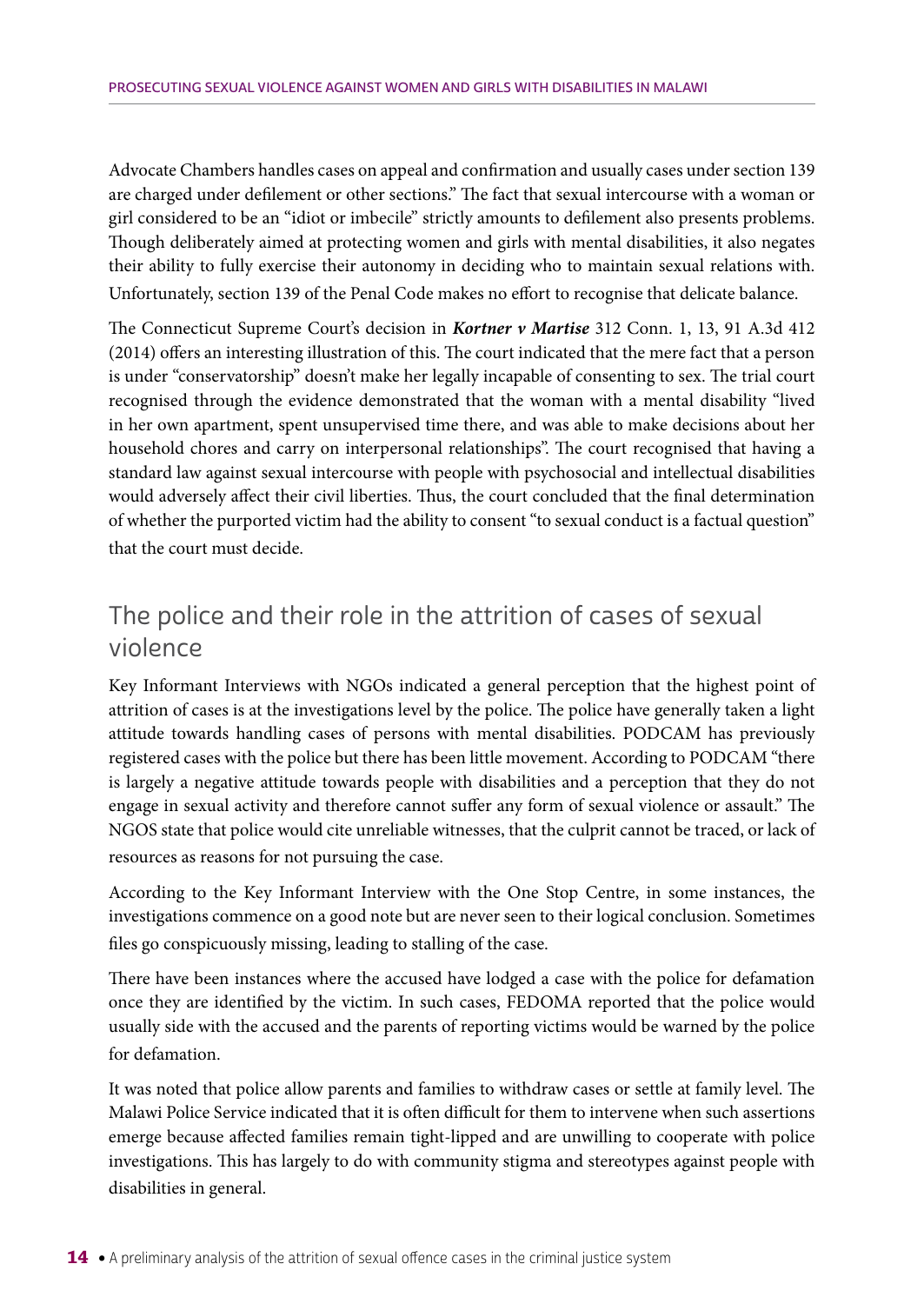Discussion with PODCAM indicated that homeless women and girls with psychosocial and intellectual disabilities are often sexually abused and bear several children but there is no action or effort to trace the perpetrators on the part of the police. MUBU had a similar experience and noted two cases where teachers had raped blind students but where no legal action had been taken against the perpetrator.

#### Perceived complexity of cases

CHREAA suggests that there is a tendency not to want to deal with the perceived complexities of a disability, and hence police investigators are reluctant to respond to incidences of sexual violence committed against women and girls with disabilities with the diligence such cases deserve. Another KII remarked that "police feel it's a complex issue and they would not manage to get the right information and evidence to secure a conviction". The complexity was also linked to the perception that additional evidence would have to be obtained to corroborate such cases and accordingly "police have the attitude that the cases are too involving in an environment where there are limited resources".

#### Difficulties in application of section 139 of the Penal Code

Problems with regard to the applicability of the provision are largely due to the fact that "imbeciles and idiots" has been defined very broadly. Though medical assessments can sometimes be done, the tendency is to apply the provision broadly and based on testimony of close relatives with regards to the mental condition of the victim.

#### Competence to testify

The DPOs believe that the police and other members of the criminal justice system hold stereotypical views about the mental competency of women and girls with disabilities regarding their capacity to understand and report sexual violence regardless of the nature and extent of their disability and these views often compromise the administration of justice.

"Women with disabilities face a number of obstacles in the legal justice system, including the systematic failure of the court system to acknowledge them as competent witnesses. This exclusion is particularly problematic in cases involving sexual assault or other forms of gender based violence, in which the complaining witness may provide key evidence necessary for a conviction" (Ortoleva, 2012: 73).

Victims become affected not only by the crime itself but often by the additional challenges they face throughout the pre-trial and trial process. Delicate matters come into play. For instance, issues of confidentiality with regards the medical records of a victim who is suspected of suffering from a psychosocial or intellectual disability may raise human rights concerns.

In some instances, the testimony of the victim is considered less credible on the basis of the victim's psychosocial or intellectual disability. This is more pronounced during the police investigation phase and points to reasons, amongst others, why cases of sexual violence against women or girls with psychosocial and intellectual disability rarely proceed beyond the community and police investigation phase. Thus the testimony of a victim with psychosocial or intellectual disability regarding her version of events of the sexual assault or rape is sometimes considered incompetent or not credible. Hence, there is a tendency to rely on corroboration to support the victim's version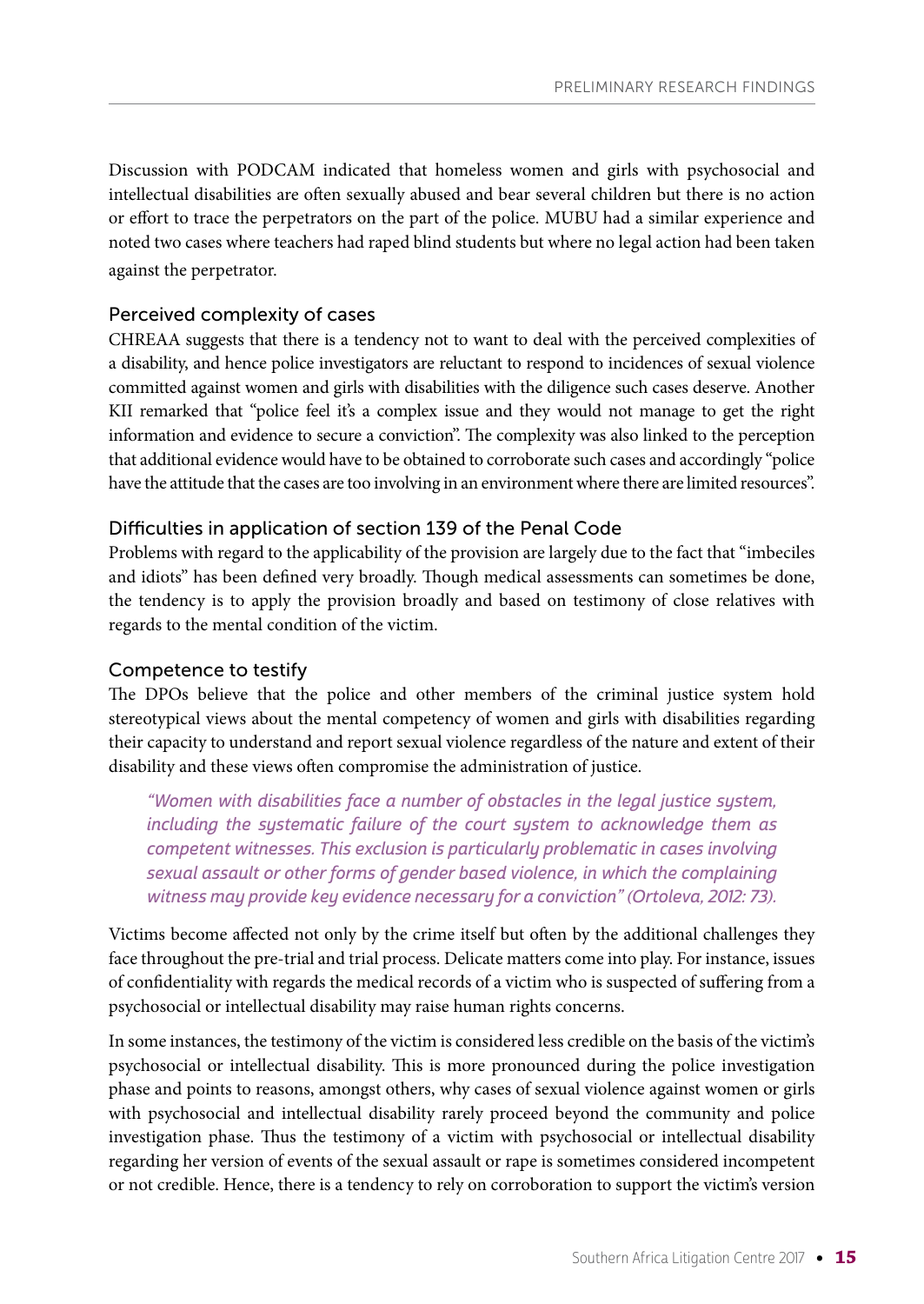#### of events. Failure to provide corroboration often jeopardises the prosecution's case.

#### The Criminal Procedure and Evidence Code provides in section 210 that:

"all persons shall be competent to testify unless the court considers that they are prevented from understanding the questions put to them, or from giving rational answers to those questions, by immature or extreme old age, disease, whether of mind or body, or any cause of the same kind".

FEDOMA also indicated that this is a trend in cases involving people with intellectual challenges where their testimonies are not considered credible. This was also noted in other KIIs with one respondent commenting that "police largely assume a very stern interrogative approach towards a victim with a psychosocial disability or often lose trust in the victim's version of events if the victim fails to recall certain events." Because of this many parents would prefer not to open cases involving their children to protect them from ridicule and discrimination. They however indicated that these challenges usually come out during investigations by the police.

#### Lack of training/capacity to handle persons with disabilities

The respondents indicated that they had not received any prior training or orientation in order to ensure reasonable accommodation and accessibility when dealing with a victim who has a disability. They particularly cited communication barriers with regards to victims with visual and/or hearing impairments. Often, they rely upon the relatives to ensure communication. Hence, this has implications on evidence. Nonetheless, the respondents indicated that they do try as much as possible to ensure that investigations and prosecutions are done diligently. Such efforts to ensure access to justice for such victims with disabilities are therefore more "individual based" as opposed to being institutionalised. Thus, it depends largely on the determination of an investigator and/or prosecutor to assist in such cases. Hence, respondents insisted that it would not be right to conclude that the police or the prosecutors take such cases "lightly" due to the fact that a victim has a disability. Instead, it is largely due to the lack of capacity in the police to respond effectively. The respondents highlighted that the problems continue even up to the court processes in which the magistrates and other systems of the court are unable to adapt to the needs of a victim who may have a disability. According to FEDOMA, "the problem with the police is beyond professional capacity and includes poor attitudes towards the women and girls with psychosocial and intellectual disabilities and not taking their cases seriously. If no one complains, the police would not be proactive to take up the issue as a case."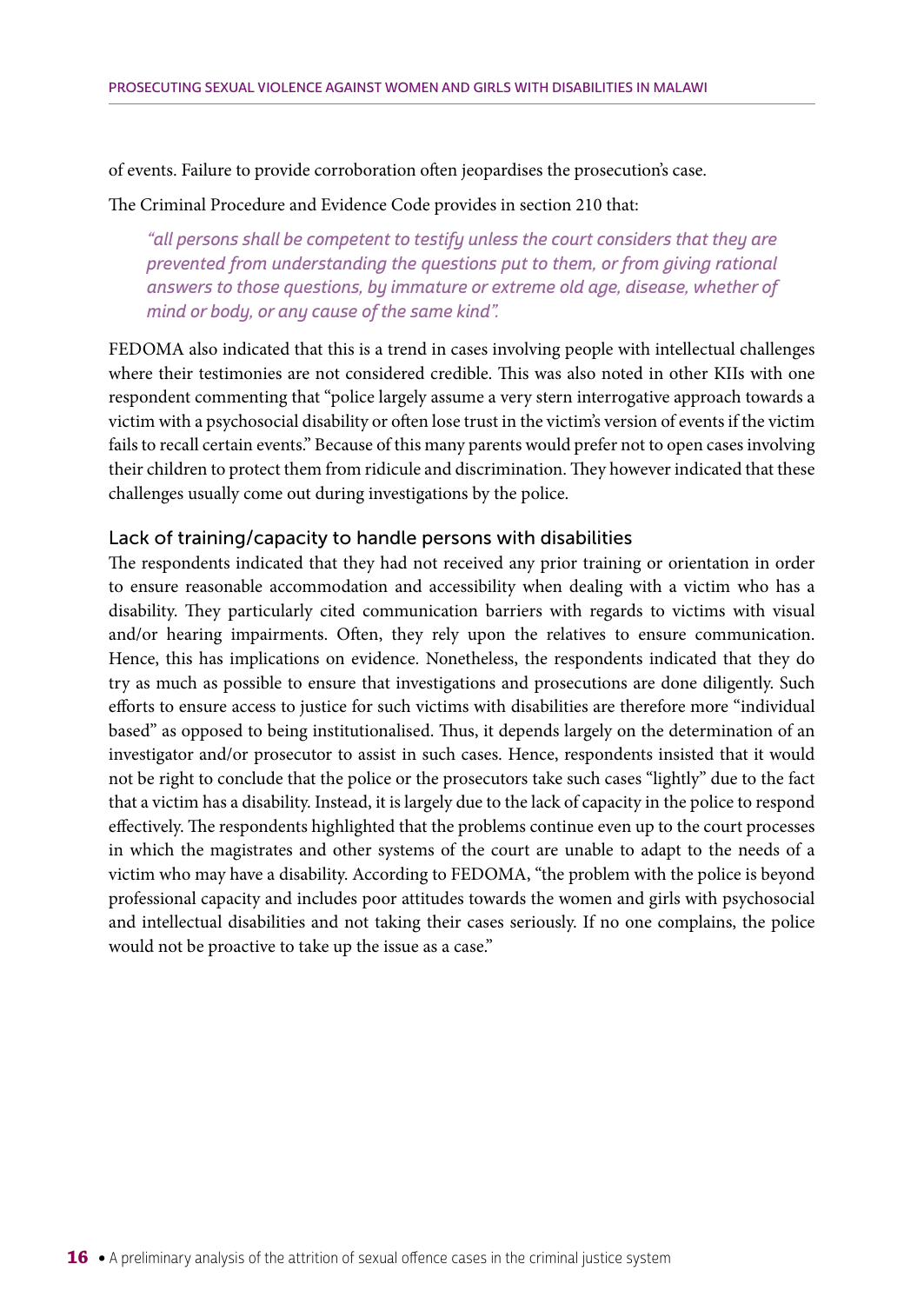## Violence is often perpetrated by a family member

Women and girls with disabilities are at increased risk of violence in their homes, neighbourhoods and communities. When violence is perpetrated against a woman or girl with a disability by a member of her family or someone entrusted with supporting her, access to justice is often denied. According to FEDOMA, "families are concerned about who will provide for the child and the family if the perpetrator is the breadwinner." Traditional mediation methods administered by traditional or religious leadership are often the preferred recourse to justice for the family and/or the community. These alternatives to criminal justice often exclude the victim and thereby further deny her access to redress.

According to the Malawi Union of the Blind incidences of sexual violence including rape/defilement that occurs within the home environment are rarely reported. Often relatives feel "embarrassed" to bring up the matter publicly due to the victim's disability and the public attention that it may attract. The sexual assault often becomes known when the victim becomes pregnant. However during this time, most of the evidence regarding the sexual assault would have eroded.

In addition to this and coupled with lack of family support, victims of such assault are less likely to be willing to testify in court. In order to illustrate how prevalent and yet unreported incidences of sexual violence committed against women or girls with disabilities are in the community, the respondent proceeded to illustrate that he could recall many instances in which girls with disabilities would disappear from school or the public eye, and then be spotted at home pregnant or nursing a baby. Thus, it became apparent that the girls were being sexually assaulted, often by a proximate relative. Hence, family members would conceal the matter for fear of bringing "shame to the family". According to FEDOMA, "lack of support in such cases makes the parents close up and not reveal the ordeals they are going through."

## Informal justice and alternative dispute resolution in sexual violence cases

It was found that families would negotiate damages and find alternative routes to justice that reinforce the lack of agency and autonomy on the part of the woman or girl. According to PODCAM, since the formal justice system is often far from many people and expensive, incidences of sexual violence are sometimes reported through informal mechanisms such as traditional and religious authorities. Once it is noted that the victim has a disability, there is a tendency for the traditional authority to adopt a reconciliatory approach as opposed to referring the matter to the police.

This finding was corroborated by FEDOMA who pointed out that the traditional authorities are perpetuating the practice of abuse and discrimination. Traditional authorities ask perpetrators to pay compensation in such cases. Traditional authorities would sometimes be aggressive in handling such cases involving people with disabilities as they would ask that the women with severe disability give evidence even in situations where they have no capacity to do so. According to FEDOMA, "some chiefs indicate that when women or girls with psychosocial disabilities have been defiled and impregnated, the family should embrace the situation that someone found their child attractive to give them a child."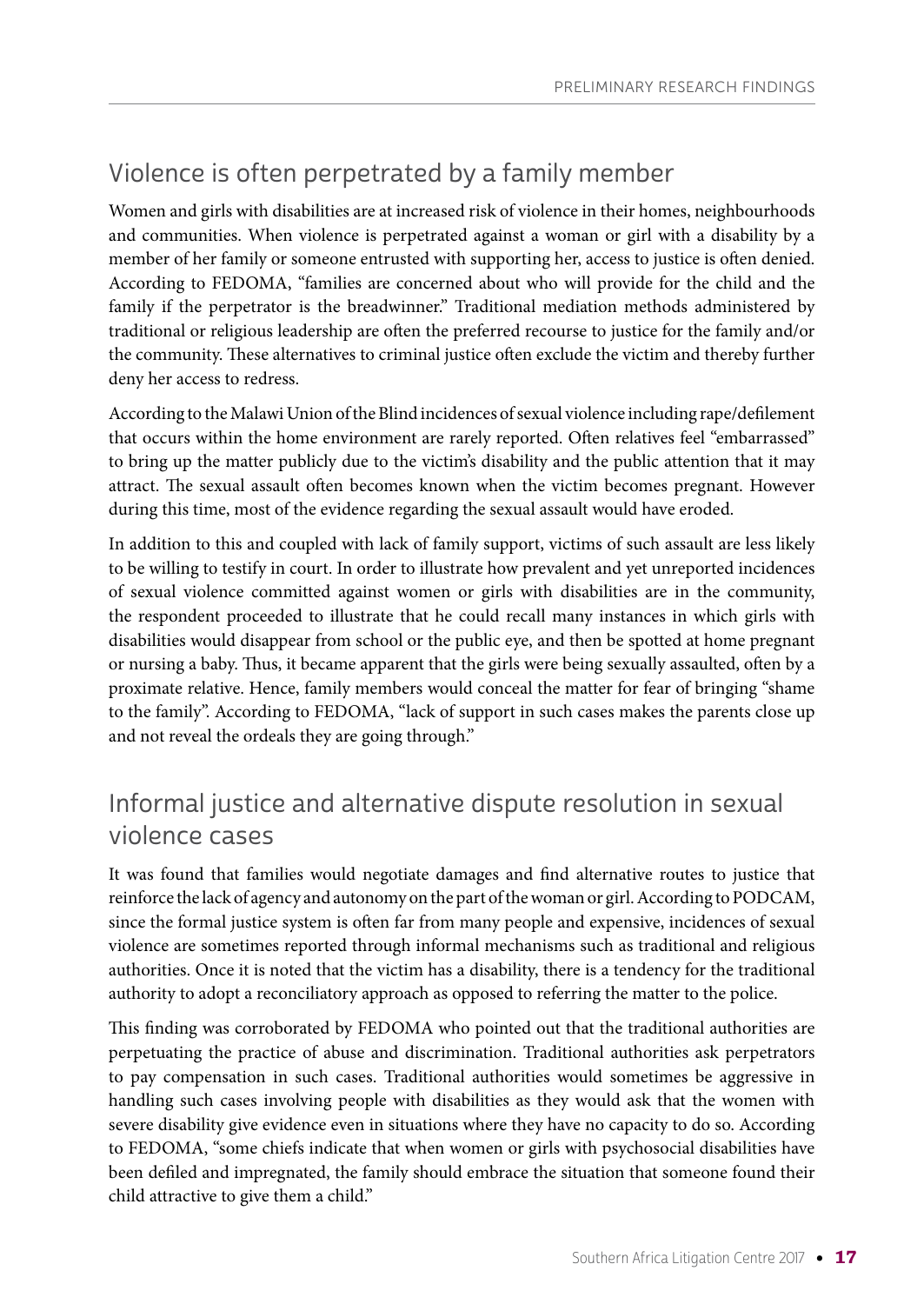## Accessibility of the justice system

The majority of criminal justice services in Malawi are neither accessible nor are they disability friendly. The Malawi Police Service interviewees said that there are limited criminal justice providers that are equipped to communicate with women and girls with disabilities. There are only a few trained officers and they are desk officers based at police headquarters in Lilongwe – far removed from the victims. There are also often problems with the design of court and police station facilities which affect the ability of people with physical disabilities to access the service.

Discussions with the DPOs indicated that the courts have no interpreters for persons with disabilities and some magistrates would like the victims to speak for themselves. One KII indicated that "courts are not sympathetic and the process rigid. They would still want to use the normal methods of getting evidence in instances where the victim cannot speak or express themselves." Nonetheless, the respondent was able to illustrate that the justice system is largely not adaptable to the unique needs of people with disabilities in general. There are numerous barriers and problems of accessibility.

This is corroborated by the findings of the Human Rights Commission's Public Inquiry on Disability in 2013 which found that the failure to provide training to the Malawi Police Service, Judiciary and Prison Service officials about the needs of persons with disabilities have led to their exclusion and denied them access to justice. The Inquiry also found that persons with hearing impairments and the deaf-blind, in particular, have problems accessing justice either as offenders, complainants or witnesses since some court officials in Malawi do not allow the use of sign language interpreters. This is due to unavailability of staff trained in sign language at the court. Persons with intellectual disabilities, in particular, are often regarded to be of "unsound mind" such that prejudice overrides rational consideration of situations by law enforcers and interpreters; hence denying those with intellectual disabilities access to justice.

#### Lack of expert assessment

One official interviewed noted a concern around the lack of expert assessment of the mental state of a victim of sexual assault. Problematically, this official seemed to suggest that all women with disabilities require expert assessment, thus again indicating a general prejudice about the legal capacity of persons with disabilities.

It was noted that the tendency of the court is often to rely upon the testimony of eye-witnesses and family members regarding the nature of the psychosocial or intellectual disability of the victim.

#### Hostile court environment

PODCAM cited incidences in which police investigators or court magistrates would aggressively question the victim with a psychosocial or intellectual disability with the expectation of getting coherent answers. Rarely would such investigators or magistrates rely upon experts in mental assessments or psychiatry or support persons to question the victim or at least provide a conducive environment in which the victim can calmly respond to the questions as opposed to an interrogation room or an open court. PODCAM cited a scenario in which a male child with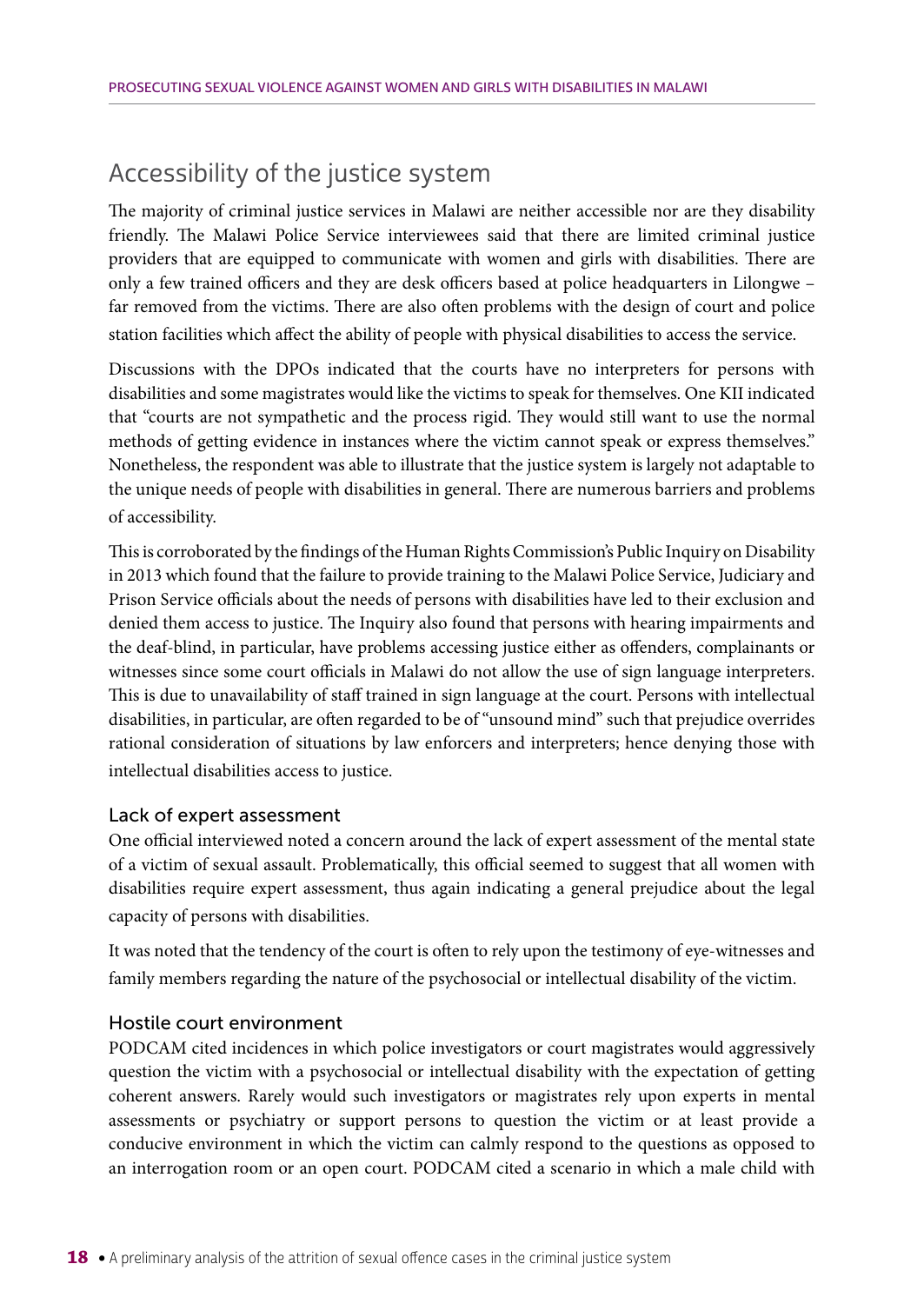an intellectual disability was raped. The child was able to explain to his family what had occurred. However, when the child went before the court, the environment was so insensitive and unfriendly that the child was unable to say what had occurred. The magistrate merely asked questions as he would ordinarily ask any other victim. Similarly, the respondents cited a case that had occurred in Soche East (Blantyre) in which a female child with an intellectual disability narrated an ordeal to her parents regarding a sexual assault. When the parents reported the matter to the police, the police proceeded to interrogate her but the female child refused to respond. Since the police deemed her to be "uncooperative" the police insisted that they could not verify her story.

The courts tend to treat uncorroborated evidence with great caution, even when the victim does not have a psychosocial or intellectual disability. Whilst there is no legal requirement for evidence to be treated as such, the practice in terms of common law has been to require some corroboration of a victim's testimony in sexual offence cases relating to the fact that the act was committed and the person who committed it. This is generally problematic since incidences of sexual violence often occur in isolated and secluded environments. In addition, a sexual assault victim with a psychosocial or intellectual disability will not always react within "societal expectations" such as reporting the crime immediately. The Social Welfare Department in Chiradzulu cited a case in which a young male was assaulted by an adult male who allegedly fondled his genitals with pepper and burnt his abdomen with a hot iron object. The victim who is known to suffer from a psychosocial disability crept back to his house and lay down for hours in his room without reporting the incident. His mother observed the injuries later in the night when she heard her son slightly moaning. Though the matter is in court in Mbulumbuzi and currently awaiting judgment, the evidentiary aspect has been burdensome as the victim's version of events lacks corroboration and the credibility of his story has been put into question. The mother to the victim has complained of her son being required to testify in an open court in an intimidating atmosphere. The young man would become withdrawn and fail to respond to certain questions. These types of incidents indicate the urgent need for the criminal justice system to incorporate the use of intermediaries and support persons in court processes involving vulnerable witnesses.

FEDOMA commented that "in courts, like with police, there are no expertise to handle such cases. The cases are not given any special consideration depending on the specific needs."

#### Discrepancies between higher and lower courts

CHREAA noted that the High Court seems to be more up-to-date in trying to meet international human rights standards on handling cases but the situation is different at the magistrate level. The magistrates do not make extra effort to create a conducive and open environment for persons with disabilities to engage in a rigid and adversarial justice system. CHREAA also complained that such cases are held in open court where members of the community would sometimes ridicule the victim or the family.

A respondent from the High Court indicated that judicial officers (especially those who graduated some time ago) may not be conversant with emerging jurisprudence on disability rights.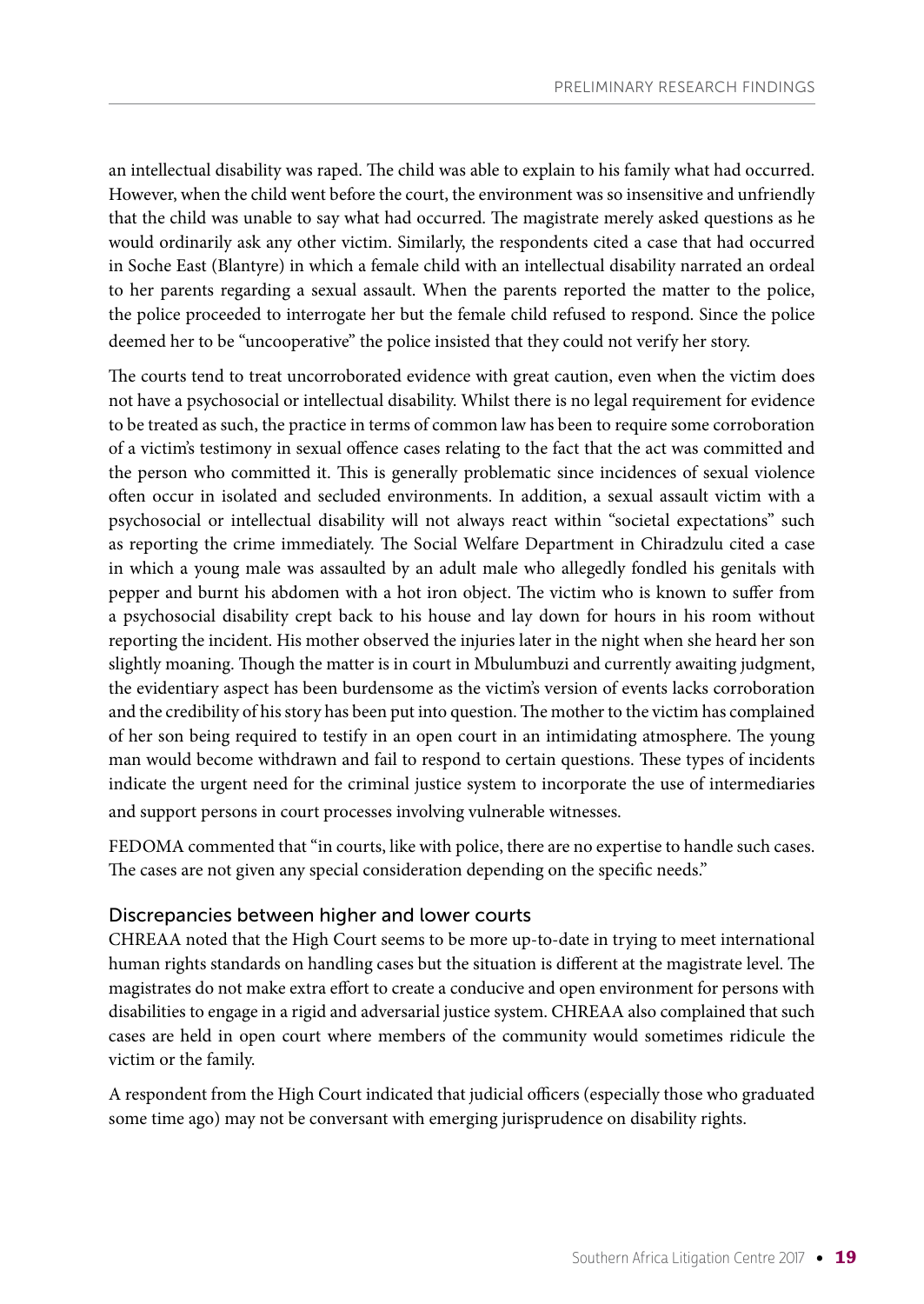#### Structural barriers to justice

WOJAM indicated that though there is anecdotal evidence to suggest that incidences of sexual abuse against women and girls with disabilities are on the rise, many of such cases do not reach the High Court. This could be indicative of structural barriers that emanate from the community through to the police. However, the respondent indicated that the court system is not without blame. It has largely failed to make the justice system adequately accessible to people with disabilities. Sometimes the court process can also be long and tedious. Thus for victims with disabilities who require support, it becomes increasingly frustrating for the victim to attend the trial and sustain the momentum.

#### Sentencing disparities

Though the issue of consent is irrelevant to the question of guilt of the accused person under section 139 of the Penal Code, Malawian courts have nonetheless decided that consent would be relevant with regards to sentencing: "Be that as it may consent may be taken into account when considering sentence." See *Republic v Goliati and Jonasi* 1971-72 ALR (Mal) 251. Hence, consent may be used as a mitigating factor to justify the lessening of a sentence. This type of reasoning again illustrates the lack of understanding of when section 139 should come into play and embodies conflicting understandings of capacity to consent.

The research team managed to collect so few cases that we could not really compare the sentences. However, WOJAM expressed concern regarding the disparities in the maximum sentence with regards to sections 138 and 139 of the Penal Code. The respondent said the current law seems to create a perception that women/girls with psychosocial and intellectual disabilities have less consideration under the law.

Since section 139 of the Penal Code still refers to women and girls with psychosocial and intellectual disabilities as "idiots" and "imbeciles", which are derogatory terms, there is a strong possibility that a lesser sentence is largely due to an "inferior status" that is accorded to girls or women with psychosocial and intellectual disabilities.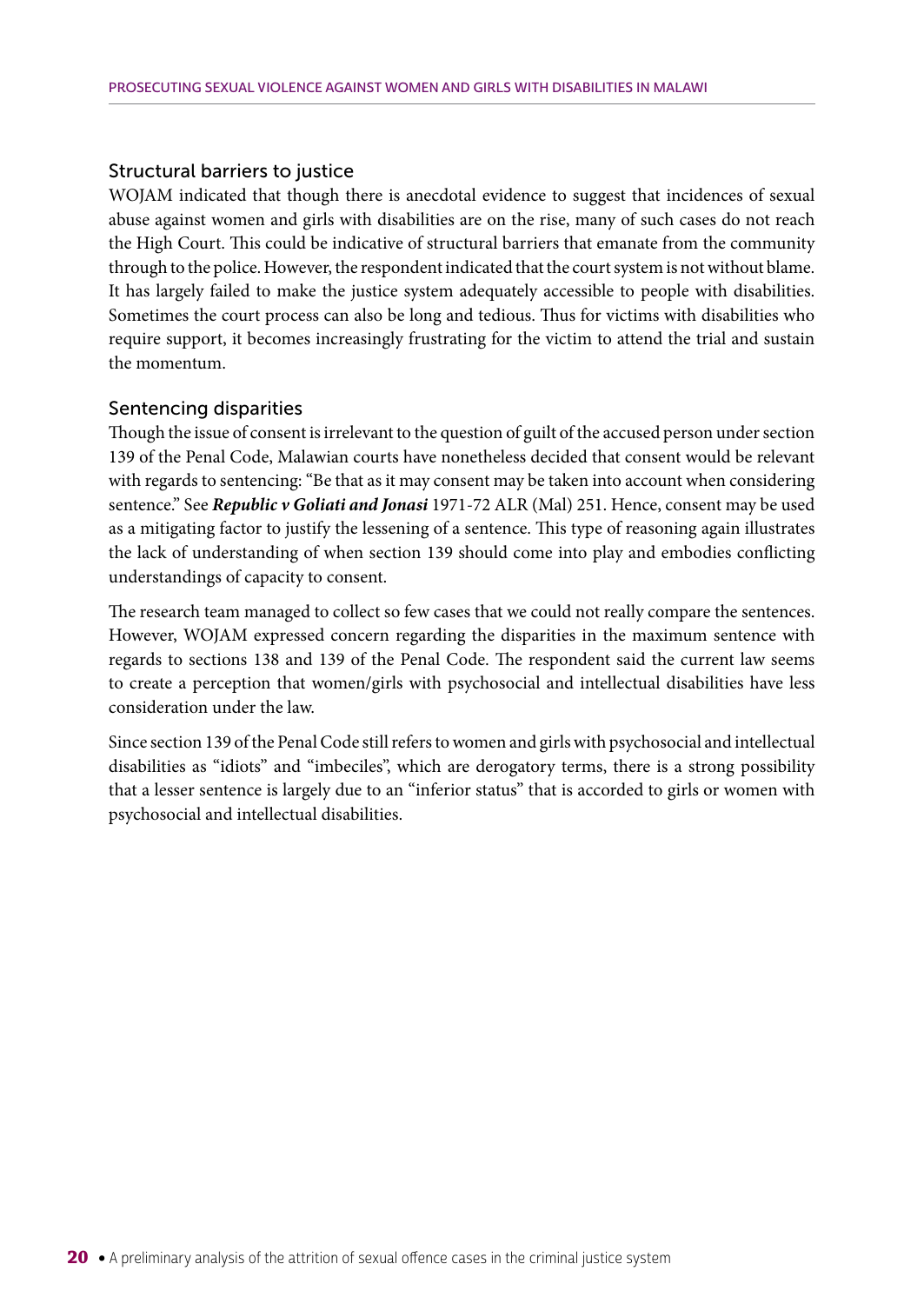## Challenges and lessons learned

## Data are not disaggregated to highlight the incidence of disability

There is currently no systematic and recurring collection of national information on crime victimisation of persons with disabilities. There exists no base rate data on victims with disabilities for the crimes for which victim data are typically gathered. Data collection was a challenge across the complaints-handling bodies that were approached – all officers relied upon their recall of cases that they were personally aware of or had heard of as opposed to being able to access files from their registry. The stated reason for this was that the issue of the disability would not be recorded, the matter would simply be registered as one of sexual violence or other complaint, thereby rendering the intersection of disability and violence invisible in the system.

At the Malawi Human Rights Commission, despite having a dedicated Directorate that handles matters of disability, the registry is centralised and the cases are registered and investigated. At the Legal Aid Bureau, the team was informed that the people who work in the registry are rotated and so it would rely upon the recall of particular officers to find a file that has a related issue of disability since it would not be recorded as such.

The Gender Equality Act provides for the Minister to make regulations on the collection of data including causes of discrimination on account of gender and sexual harassment for the purposes of policy reform and programming (section  $22(2)(d)$ ). This might be one opportunity for disaggregated data on the violence faced by persons with disabilities.

Similarly, the information collected in the Malawi Demographic and Health Survey should record where a respondent has a disability so that more information becomes available on the prevalence of violence against persons with disabilities and their access to services.

Finally, section 26(2)(b) of the Disability Act provides:

"The Government shall promote regular and appropriate date collection on the living conditions of persons with disabilities in order to determine the amount of resources required to deal with those conditions."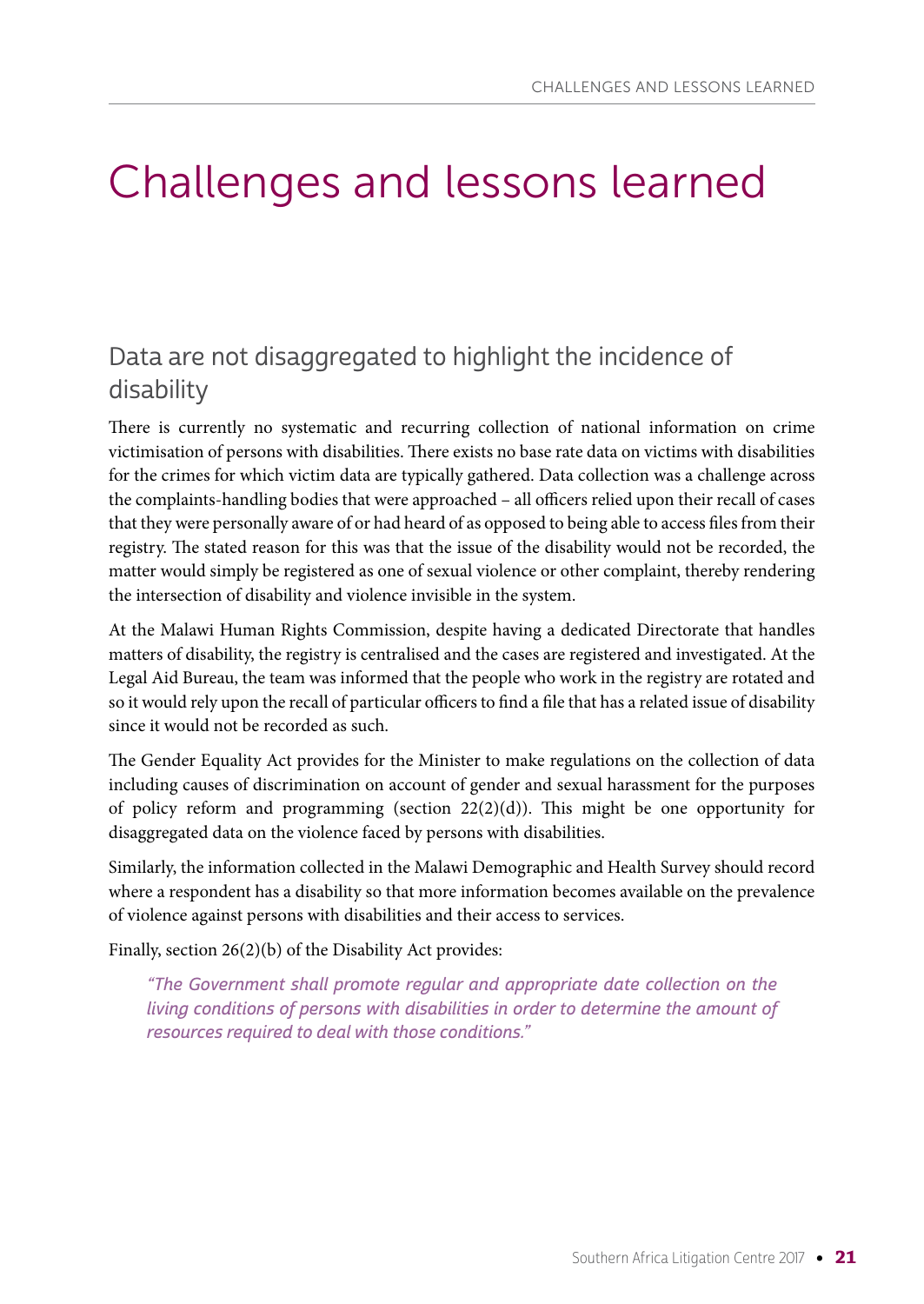## Cases not registered or registered differently across institutions

It proved nearly impossible to trace one complaint across the various institutions – e.g. from the complainant or the DPO to the police and through to the courts. Matters that had been reported to the DPOs might not have been registered at the police as a complaint. Or where registered, the file might have been lost or closed but not recorded as such. At the court, usually the Magistrate's Court, the case might have been decided but the registration can easily be different from that used by the DPO or the police.

The paper-based record keeping has extreme consequences. The court rulings are handwritten, often illegible and do not bear precedent so often the other magistrates will not be aware of decisions made on a similar matter but in a separate court room unless they talk about it. Files are often lost or destroyed, the filing systems change and are inconsistent across institutions. Record keeping is a major hindrance. The experiences of women and girls is essentially erased by the noncapturing of their disability in the recording of the complaints. The entire criminal justice system requires digitisation.

## Key legislation and policies are weak and/or not implemented

As has been indicated, laws and policies exists which would, if implemented, improve access to justice for persons with disabilities. Unfortunately, there has been insufficient measures to ensure that those tasked with implementing the various pieces of legislation are aware of its contents and supervised to ensure implementation.

"Although the Disability Act has been passed (which in itself is a significant milestone considering that it took almost eight years before it was actually enacted into law by Parliament), [persons with disabilities] in Malawi continue to face multiple challenges. At a general level, it seems the Government of Malawi's commitment to properly and comprehensively respond to the needs of [persons with disabilities] is not 'deep' and consistent. Indeed, issues of disability tend to be benignly invisible in major Government policy documents" (Chilemba, 2014).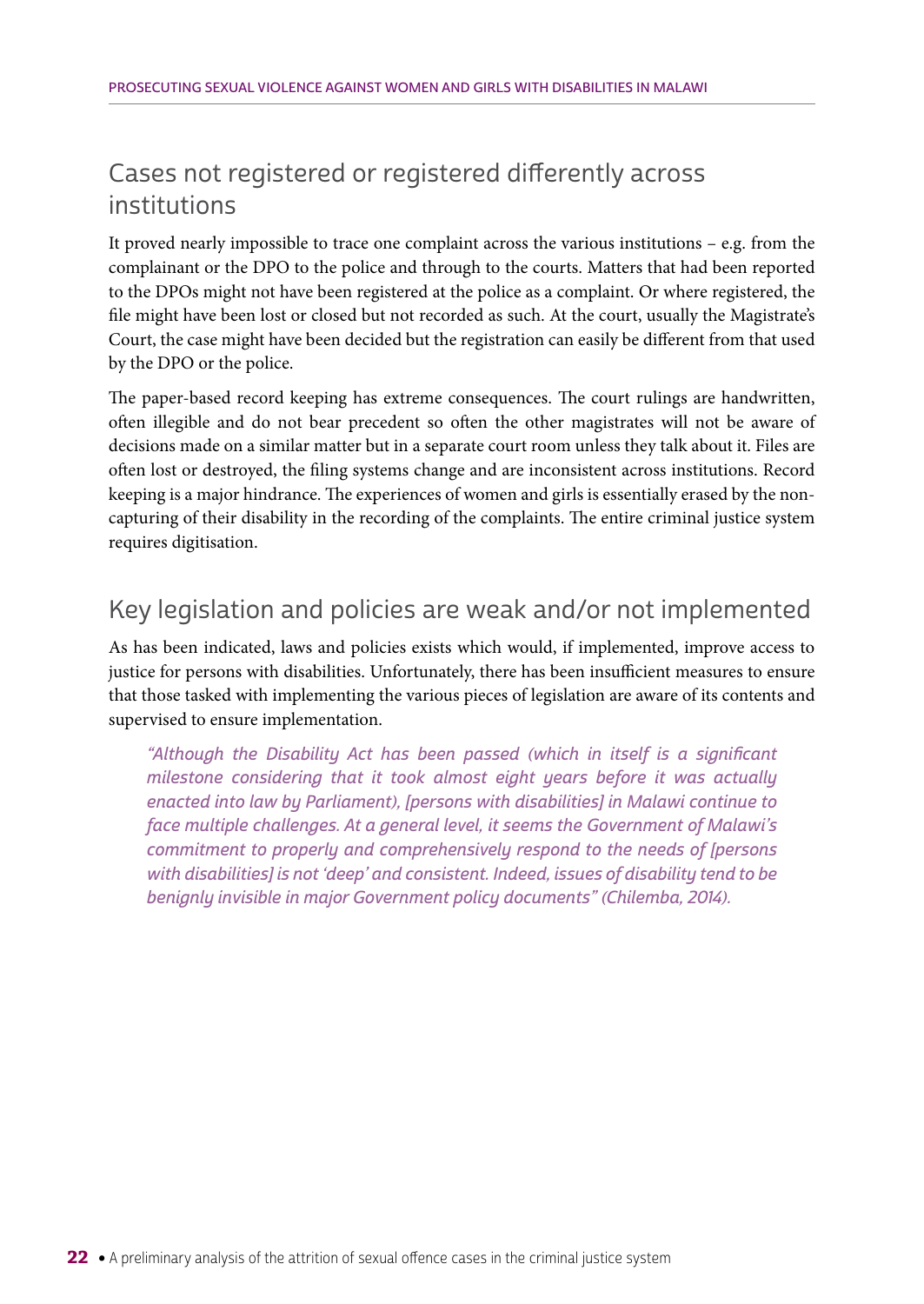## Recommendations

There is a need to be keenly aware of intersectionality and overlapping vulnerabilities that women and girls with disabilities face. There are already high levels of violence, particularly violence against women. This preliminary overview has resulted in the following recommendations for urgent action to address the justice gap presented herein.

### Advocate for law reform

Section 139 of the Penal Code requires review informed by progressive principles of human rights. This includes, amongst others, complete removal of derogatory terms such as "idiots" and "imbeciles" in reference to those with psychosocial and intellectual disabilities. Though the intention behind the framing of the provision was to protect women/girls with mental disabilities, it negates equally essential components of the rights of women/girls with disabilities and the research indicates that the provision is seldom applied.

There is a need for reformed legal analysis of section 139 of the Penal Code in a way that focuses on the accused's abuse of a relationship of power or trust, the accused's coercive behaviours, and the victim's voluntariness (Benedet & Grant, 2007) and not simply use the mental state of the "victim" in a way that excludes other experiences and autonomy of women and girls with disabilities. It is also of crucial importance that any suggested provisions intended to give recognition to sexual autonomy do not operate to deny vulnerable people adequate legal protection from exploitation.

Looking to regional penal codes, South Africa's "Sexual Offences against Persons who are Mentally Disabled" (sections 23-26 of the South African Criminal Law [Sexual Offences and Related Matters] Amendment Act of 2007) provides a notable example of including coercion as a criminal element so as to preserve the autonomy of persons with disabilities who choose to maintain sexual partner(s). Section 23(2)(e) recognises "threat, force, coercion, deception, abuse of power or authority for the purposes of…a sexual act" with a person with a disability is guilty of the offense of sexually exploiting a mentally disabled person. Sexual grooming through coercion is also prohibited per section  $24(2)(d)$ . Section  $23(3)(a)$ -(b) recognises the inherent position of power that care-givers, parents, guardians, and teachers of persons with disabilities have, and makes explicit that use of such power to sexually assault or exploit a person with a disability in their care is illegal. Importantly, South Africa's law is gender neutral, thus also conceiving that boys or adult men with disabilities may too be victims of sexual offences.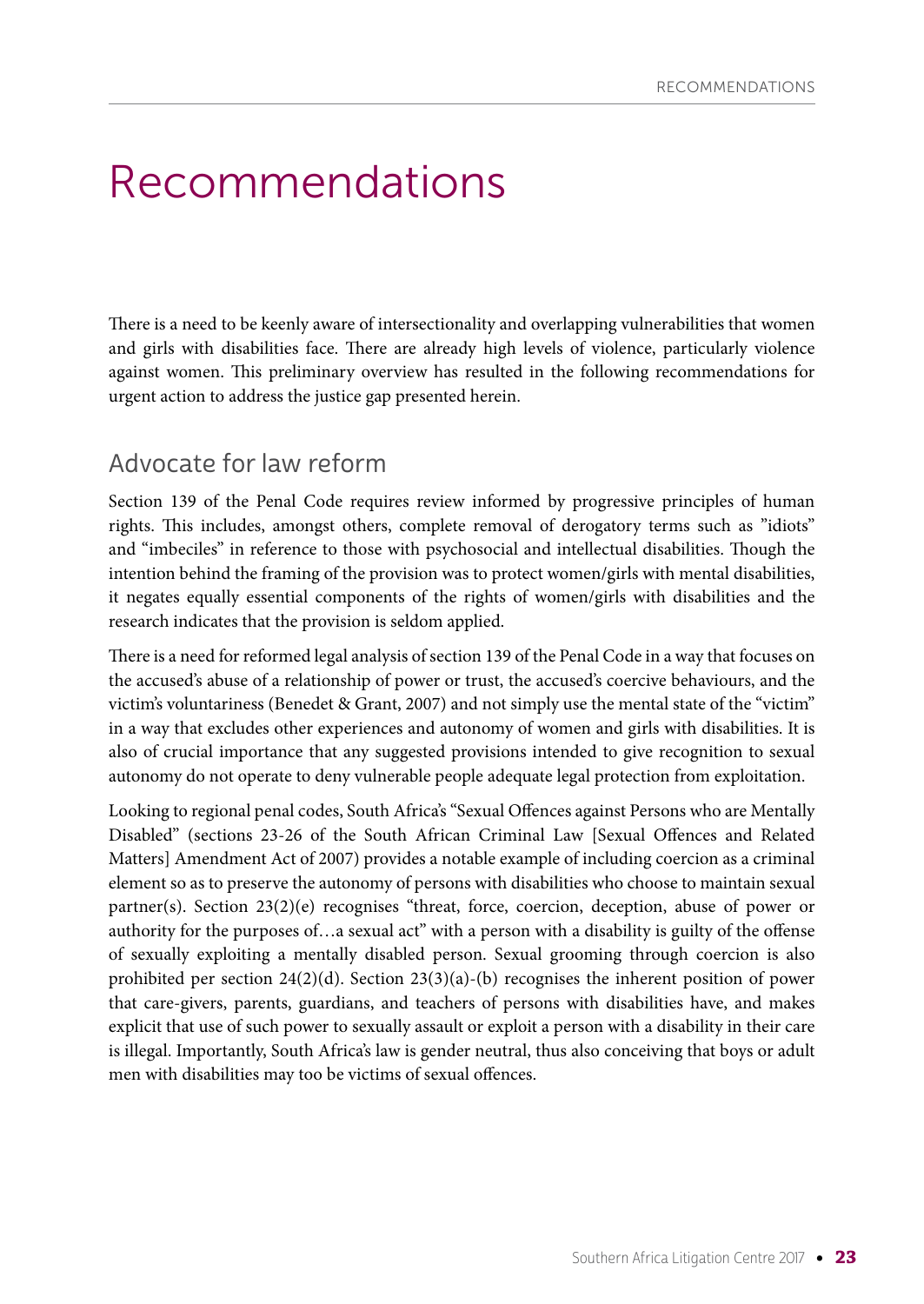## Conduct in-depth attrition research

This preliminary study has reinforced the knowledge that there are serious problems with discretion at many key points in the criminal justice process but particularly at the entry point – the police. This occurs against the backdrop of a culture of dehumanising women and girls with psychosocial and intellectual disabilities and painting them as asexual, free from sexual desires and desirability, or less deserving of access to justice. Police act at their discretion when they register a complaint or not. They are also directed by the family and will acquiesce when the family of the victim refuses to register or pursue a complaint – despite the criminal conduct at stake. Often the preference for resolution at family / community level is premised on the absence of State-funded or independent support systems. Because people with disabilities are often so reliant on family and the community for support systems and resources, criminal prosecution of abuse is perceived by police and traditional authorities to not be in the best interests of the person with disability.

It is necessary to engage in in-depth research that critically explores the entire progression and drop-out through the system beginning from when a case is reported to the police and following the matter all the way through the system to conviction or otherwise. In so doing, a study could develop a richer understanding of the prevalent practices within the criminal justice system which in turn could inform more nuanced and targeted interventions to improve access to justice for women and girls with disabilities.

Vitally important, it must be acknowledged that the present research did not engage the direct experiences and preferences of people with disabilities. Further research must be inclusive of the view, will and preferences, and experiences of people with disabilities directly in order to ensure comprehensive understandings and solutions.

## Regulations and/or practice directions

As the lack of justice for sexual violence committed against persons with disabilities runs from the initial police investigation through prosecution, training is necessary to increase equal protection under the law for persons with disabilities. Regionally, South Africa has comprehensive directives for police officers generally and investigating officers specifically. The directives include such standard-operating procedures as ensuring station commissioners compile and keep up-to-date information about hospitals capable of collecting rape-kits and giving post-sexual assault treatment and of civil society organisations providing psychosocial support to victims. First-contact officers (those who initially receive a complaint of sexual assault) should immediately request that the victim "accompany him or her to an appropriate area…out of sight and hearing of persons in the community service centre" and they should "reassure … the victim that he or she is safe and will be protected." Moreover, "[a]ny member receiving a report that a sexual offence has allegedly been committed against any person, must always view the report in a very serious light" and "no victim may be turned away." By including basic directives of listening intently and ensuring current information on victim services, including health services, will already advance the justice cause of anyone seeking to report a sexual assault.

If there is a victim with a disability who may have communication problems, there are further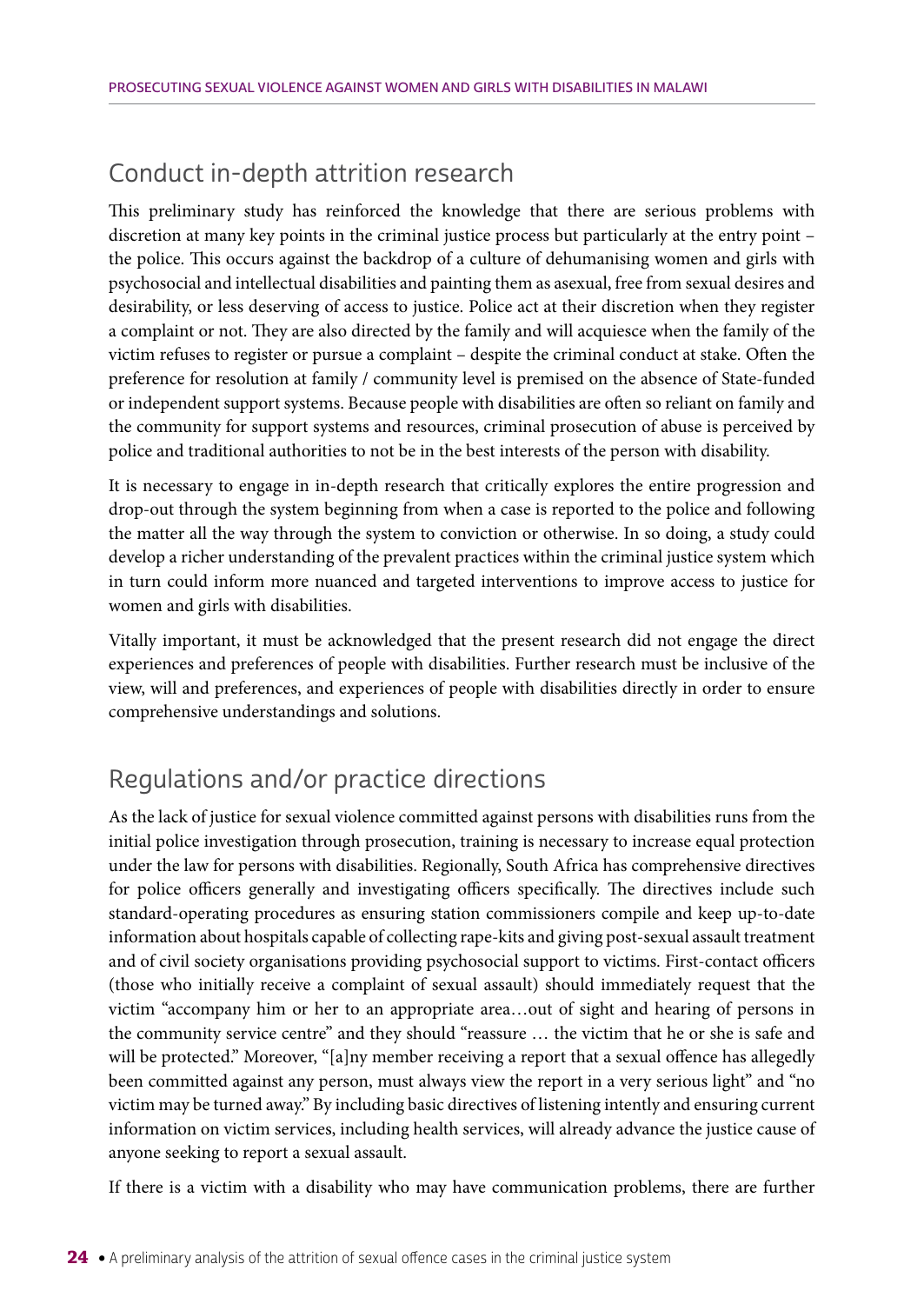directives that prevent immediate dismissal of claims. For example "the [officer] must be patient with the victim to allow him or her to explain what happened during the alleged commission of the offence… A member may never be judgmental while interacting with the victim irrespective of the circumstances surrounding the offence." The Directive goes on to command that "[i]f the victim is unable to make a coherent statement, a skeleton docket must be opened, a statement must be obtained from any person that may be accompanying the victim and the victim must be allowed time before a statement is obtained from him or her." Coupling such directives with possible training on how to deal with persons with disabilities is imperative to dispel institutional and cultural misunderstandings of persons with disabilities and the seriousness with which their cases should be handled.

Furthermore, law enforcement officers should be trained to inform victims of the importance of undergoing a medical examination as soon as reasonably possible. This is both for the sake of the case, as evidence is best collected with 72 hours of an offence, and for the victim as services such as post-exposure HIV prophylaxis, emergency contraceptive, and other treatment such as wound care may be urgently needed. Additionally, healthcare facilities may be better equipped to deal with victims of trauma with disabilities. This is where the right to health services as seen in the African Charter and the CRDP converge with evidence collection for a criminal case. Training is needed to stress the important aspects of both. Collection of medical evidence can be critical to corroborate the victim's testimony and if conclusive can even remove the need for the victim to testify, thus reducing secondary trauma. It is noted that this study did not collect information relating to health service provision relevant to sexual violence, which issue is important for further research.

When a case has been taken seriously by the receiving and investigating officers and moves on to possible prosecution, but fails due to a lack of will to prosecute, there is still a failure in the criminal justice system. To overcome this, prosecutors should be trained in several areas. Firstly, they should learn how to work patiently and diligently with victims and witnesses who have disabilities. Secondly, they should develop skills of questioning individuals that have disabilities and sexual assault survivors as both groups require a sensitivity and understanding quite apart from other criminal investigation victims and witnesses. They should aim to develop professional skills that are effective in an adversary setting while maintaining respect for the persons with disabilities.

There could be some need to engage the Chief Justice to champion the development of practice directions or regulations that guide the lower courts on protection measures that can be taken to protect the victim during the court proceedings. Particularly among magistrates, as they will hear the majority of sexual assault cases. Mandatory training on how to manage court proceedings involving sexual assault, particularly of victims with disabilities, is necessary to overcome intimidation of victims and witnesses. Training should encourage magistrates to intervene without request from parties to allow evidence to be given in camera or in chambers. These interventions should take into consideration the degree of disabilities as well as the common experiences of violence and the context. This could be done either through ongoing training of magistrates, or through mandatory training at the Mpemba Staff Development Institute (MSDI).

Thus, it is incumbent on courts to consider measures to ensure that persons with disabilities are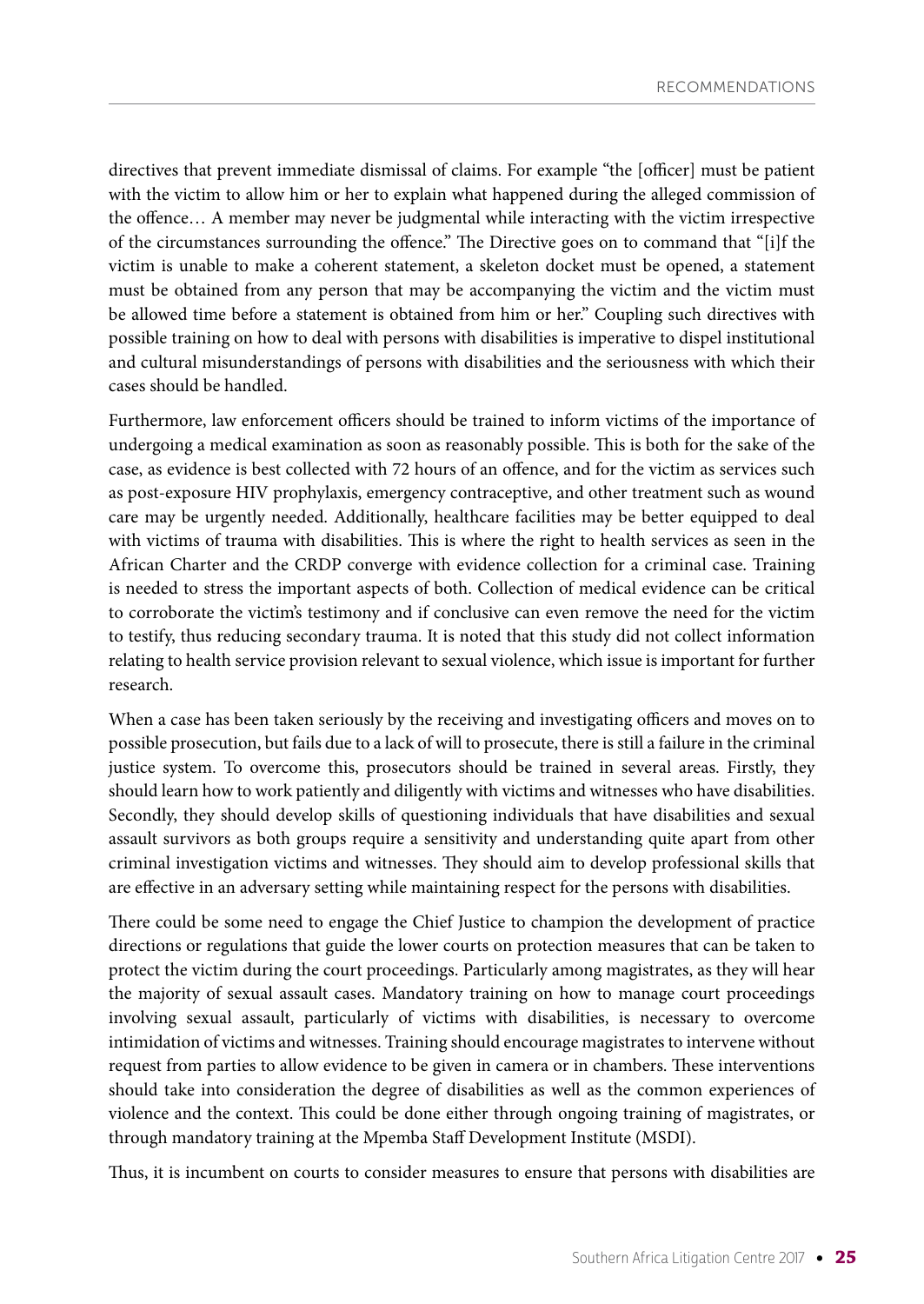#### reasonably accommodated. The Disability Act defines "reasonable accommodation" to mean:

"Necessary and appropriate modifications and adjustments that ensure that persons with disabilities enjoy or exercise all human rights and fundamental freedoms on equal basis with other persons, without imposing disproportionate or undue burden on the other persons."

### Centralise oversight of disability training

The institutional setup and service delivery of the justice system requires capacity building to accommodate the unique needs of victims with disabilities, especially sexual violence. Under the Disability Act of 2012, a National Advisory and Coordinating Committee on Disability Issues (NACCDI) was created to enable a uniform promulgation and implementation of national disability rights policy. As of the writing of this report, the NACCDI has yet to be operationalised. However, as disability training, policy implementation, and oversight of such is required in all facets of society, it is necessary that there exists a body that audits and assesses the effectiveness of policies and their implementation. As the NACCDI was created to ensure uniformity in disability rights advancement and protections, this would be the ideal vehicle to exercise oversight responsibilities, whether this is done by the NACCDI themselves or through a neutral third-party.

### Civic education and community mobilisation

Communities also need to be sensitised and empowered to report incidences of sexual violence and dispel stigma. There is a need for specific interventions on sexual violence carried out using DPOs to particularly target traditional and religious authorities and parents of children with disabilities. The Disability Act specifically encourages government to recognise and support the role of civil society in promoting and protection the rights of persons with disabilities (section 3).

### Alternative support systems for women and children with disabilities

Families and communities have inadequate alternatives and resources to provide support for community living for persons with disabilities in Malawi. In the absence of appropriate support for community-based care and living, families have resorted to chaining people with disabilities in their care, locking them up or allowing them to wander freely without protection. The mental hospital only takes select cases and even then they are limited in the facilities and treatment that they have to offer. It was noted that the lack of alternative support systems for persons with severe disabilities is particularly concerning in cases where the care-givers and relatives are the perpetrators of abuse. The obligation on States to support community-based care and services for people with disabilities is central to the CRPD. FEDOMA strongly urged the government to strengthen outreach programmes to provide support to poor families who might not have the necessary skills or resources to adequately support persons with disabilities under their care.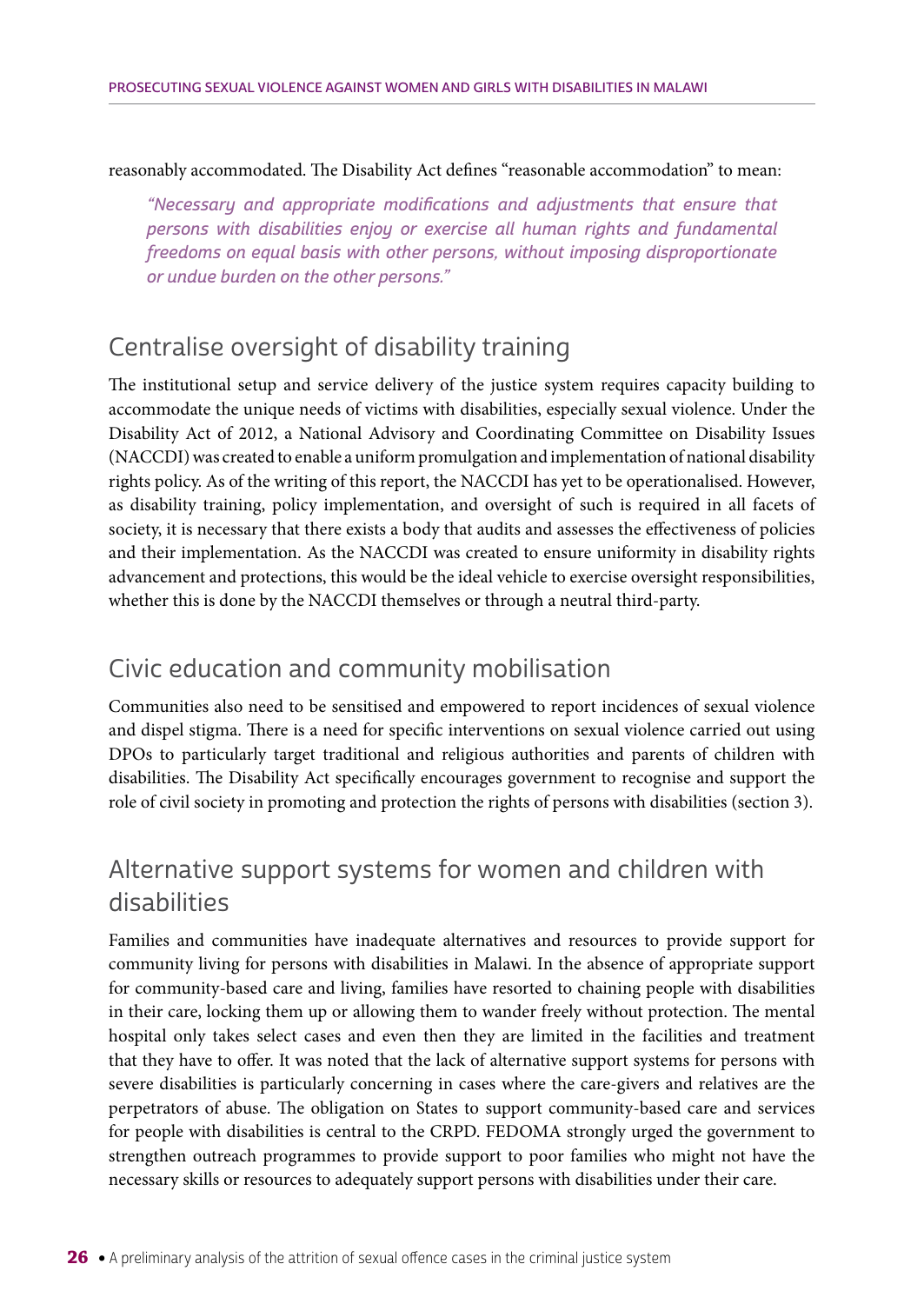## References

AfriMAP (2006) "[Malawi: Justice Sector and the Rule of Law, Access to Justice"](http://www.afrimap.org/english/images/report/mal-eng-part-2-chapter-6.pdf) 132-33

Benedet J & Grant I (2007) ["Hearing the Sexual Assault Complaints of Women with Mental Disabilities:](https://ssrn.com/abstract=1657139) [Consent, Capacity, and Mistaken Belief](https://ssrn.com/abstract=1657139) " (2007). *McGill Law Journal*, Vol. 52, 243-289

Chilemba E (2014) ["Malawi](http://www.adry.up.ac.za/index.php/2014-2-section-b-country-reports/malawi)" *African Disability Rights Yearbook*, 207-226

S Doyle (2010) "The Notion of Consent to Sexual Activity for Persons with Mental Disabilities" *Liverpool Law Review* 111

FEDOMA (2004) "[Living Conditions among People with Activity Limitations in Malawi: A National](http://www.washingtongroup-disability.com/wp-content/uploads/2016/03/SINTEF_malawi_report.pdf) [Representative Study"](http://www.washingtongroup-disability.com/wp-content/uploads/2016/03/SINTEF_malawi_report.pdf)

Frohmader C & Ortoleva S (2013) "The Sexual and Reproductive Rights of Women and Girls with Disabilities" *International Conference on Development and Population Beyond 2014*.

Hanass-Hancock J. Disability and HIV/AIDS - a systematic review of literature on Africa. *Journal of the International AIDS Society* 12 (2009)

Hoem Kvam M & Hellum Braathen S (2009) '["I thought . . . maybe this is my chance": sexual abuse](https://www.ncbi.nlm.nih.gov/pubmed/18420554) [against girls and women with disabilities in Malawi](https://www.ncbi.nlm.nih.gov/pubmed/18420554)', *Sexual Abuse A journal of Research and Treatment*, vol 20, 5-24

Hoem Kvam M & Hellum Braathen S, SINTEF (2006) ["Violence and abuse against women with](http://www.wwda.org.au/wp-content/uploads/2013/12/abusemalawi1.pdf) [disabilities in Malawi"](http://www.wwda.org.au/wp-content/uploads/2013/12/abusemalawi1.pdf), SINTEF A576, Oslo: SINTEF, Norway

Lonsway K & Archambault J "[The 'justice gap' for sexual assault cases: Future directions for research and](https://www.ncbi.nlm.nih.gov/pubmed/22433226) [reform"](https://www.ncbi.nlm.nih.gov/pubmed/22433226) *Violence against Women* 18, No. 2 (2012): 145-168

Malawi Human Rights Commission, *Public Inquiry on the Status of the Human Rights of Persons with Disabilities in Malawi* (2013)

Meer T & Combrinck H (2015) "[Invisible intersections: Understanding the complex stigmatisation of](https://www.researchgate.net/publication/281633468_Invisible_Intersections_Understanding_the_Complex_Stigmatisation_of_Women_with_Intellectual_Disabilities_in_Their_Vulnerability_to_Gender-Based_Violence) [women with intellectual disabilities in their vulnerability to gender based violence](https://www.researchgate.net/publication/281633468_Invisible_Intersections_Understanding_the_Complex_Stigmatisation_of_Women_with_Intellectual_Disabilities_in_Their_Vulnerability_to_Gender-Based_Violence)" *Agenda*, 29:2, 14-23

Munthali A, Mvula P & Ali S (2004) ["Effective HIV/AIDS and Reproductive Health Information to](http://www.aidsfreeworld.org/Our-Issues/Disability/~/media/04BE2528AA4A41DD9B344E7924397925.pdf) [People with Disabilities](http://www.aidsfreeworld.org/Our-Issues/Disability/~/media/04BE2528AA4A41DD9B344E7924397925.pdf)" Malawi: Centre for Social Research

Murphy G (2003) ["Capacity to consent to sexual relationships in adults with learning disabilities"](https://www.ncbi.nlm.nih.gov/pubmed/12885309) *Journal of Family Planning and Reproductive Health Care* 29, No. 3 (2003): 148-149

National Statistical Office (2017) ["Malawi Demographic and Health Survey 2015-16"](http://www.nsomalawi.mw/images/stories/data_on_line/demography/mdhs2015_16/MDHS%202015-16%20Final%20Report.pdf)

Nyambura S, Mbugua P & Ong'eta W (2015) ["Gender and Disability: Voices of Female Students with](http://ir-library.ku.ac.ke/handle/123456789/12146) [Disabilities on Genderbased Violence in Higher Education, Kenya](http://ir-library.ku.ac.ke/handle/123456789/12146)" *International Journal of Education and Research*, Vol. 1, No. 4, 1-12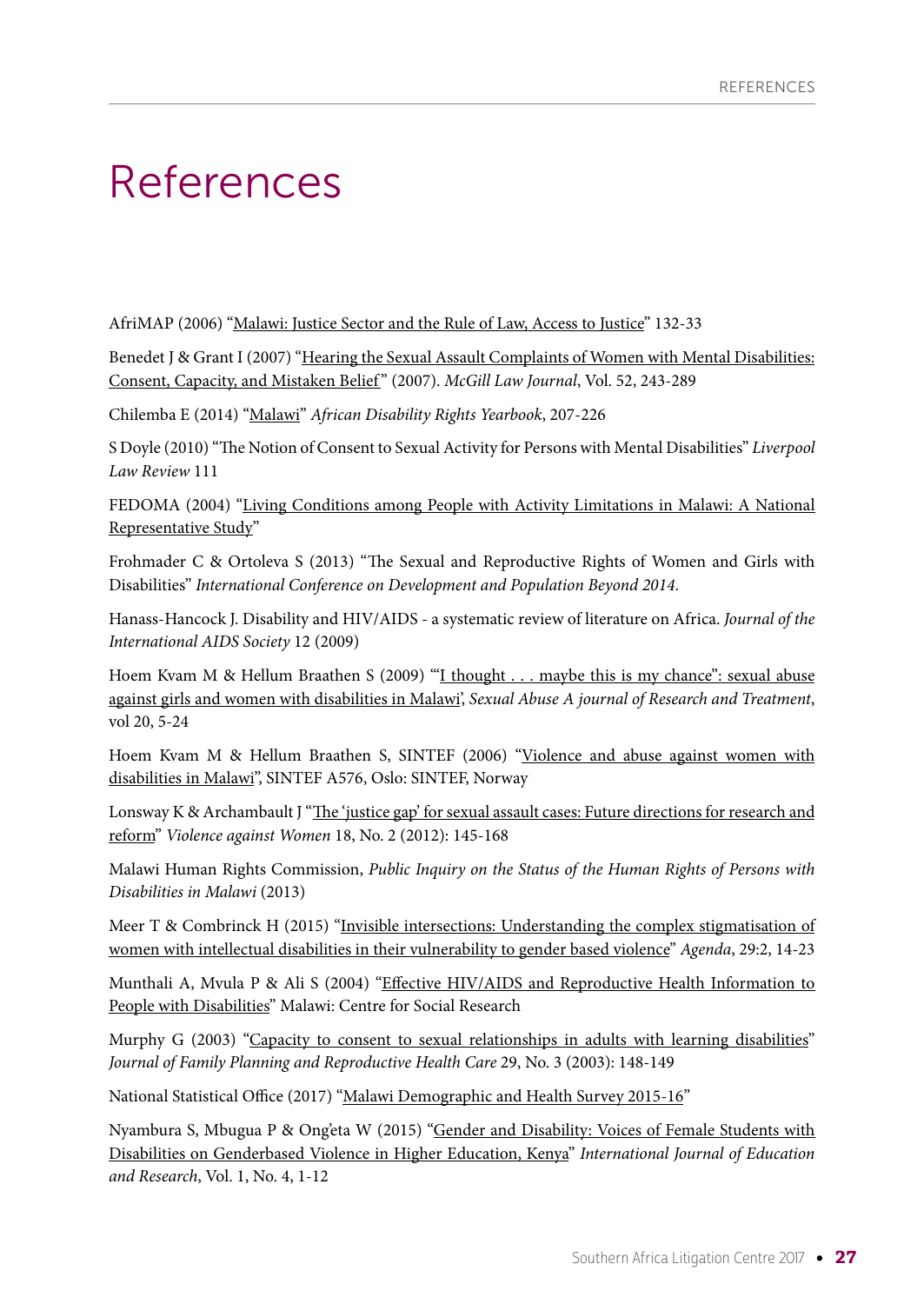Ortoleva S (2012) ["Forgotten Sisters - A Report on Violence against Women with Disabilities. An](http://womenenabled.org/pdfs/Ortoleva%20Stephanie%20%20Lewis%20Hope%20et%20al%20Forgotten%20Sisters%20-%20A%20Report%20on%20ViolenceAgainst%20Women%20%20Girls%20with%20Disabilities%20August%2020%202012.pdf) [Overview of Its Nature, Scope, Causes and Consequences"](http://womenenabled.org/pdfs/Ortoleva%20Stephanie%20%20Lewis%20Hope%20et%20al%20Forgotten%20Sisters%20-%20A%20Report%20on%20ViolenceAgainst%20Women%20%20Girls%20with%20Disabilities%20August%2020%202012.pdf)

Petersilia J (2001) "[Crime victims with developmental disabilities: A review essay](https://www.researchgate.net/publication/242423312_Crime_Victims_with_Developmental_DisabilitiesA_Review_Essay)" *Criminal Justice and Behavior* 28, No. 6 (2001): 655-694

Southern Africa Litigation Centre (2016) ["Accountability and Redress for Discrimination in Healthcare](http://www.southernafricalitigationcentre.org/2016/09/28/research-report-accountability-and-redress-for-discrimination-in-healthcare-in-botswana-malawi-and-zambia/) [in Botswana, Malawi and Zambia](http://www.southernafricalitigationcentre.org/2016/09/28/research-report-accountability-and-redress-for-discrimination-in-healthcare-in-botswana-malawi-and-zambia/)", 110-114

Suka A (2006) ["Violence against Girls who are Blind and Visually Impaired in schools in Malawi"](http://icevi.org/publications/icevi_wc2006/06_creating_educational_equity%20for%20women_and%20girls/Papers/afr_029_abigail%20suka.pdf)

United Kingdom Home Office (1998) Sex Offences [Review on Consent in Sex Offence](http://www.bailii.org/ew/other/EWLC/1998/255(2).html) [1998] EWLC 255(2) (20 October 1998)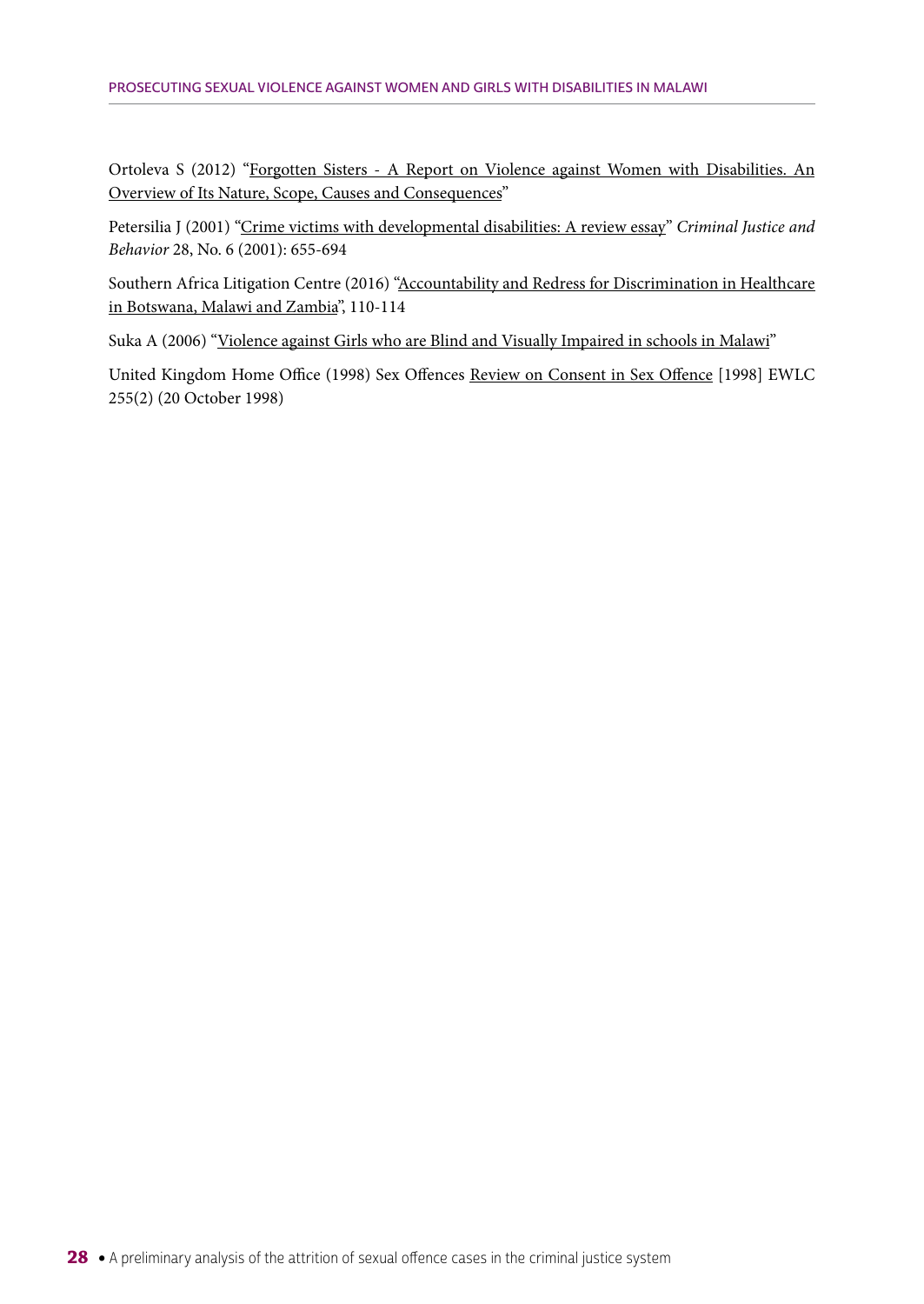# Appendix 1: Questionnaires

## Interview guide – Investigators and prosecutor

- 1. What particular sorts of illnesses, conditions or disabilities do you think the term 'people with disabilities' refer to?
- 2. Do you have any data on the number of women and girls with disabilities who have accessed services and programmes to prevent and address violence in the past year? (VSUs, one stop centres, etc.)
- 3. What are the means to report violence against women and girls with disabilities in different settings, including medical centres and institutions? To what extent are these known and accessible?
- 4. How many cases have you handled where one (or more) of the parties had a disability?
- 5. Was there anything special/noteworthy/different about these cases?
- 6. Do you have statistics on crimes against persons with disabilities?
- 7. Have you ever investigated/charged/prosecuted a case under section 139 of the Penal Code?<sup>1</sup>
- 8. How many cases involving sexual assault against a woman or girl with disabilities have been reported at your duty station/office?
- 9. Who reported the case?
- 10. If the complainant was not the victim what was their relationship to the victim?
- 11. What was the relationship between the victim and the suspect?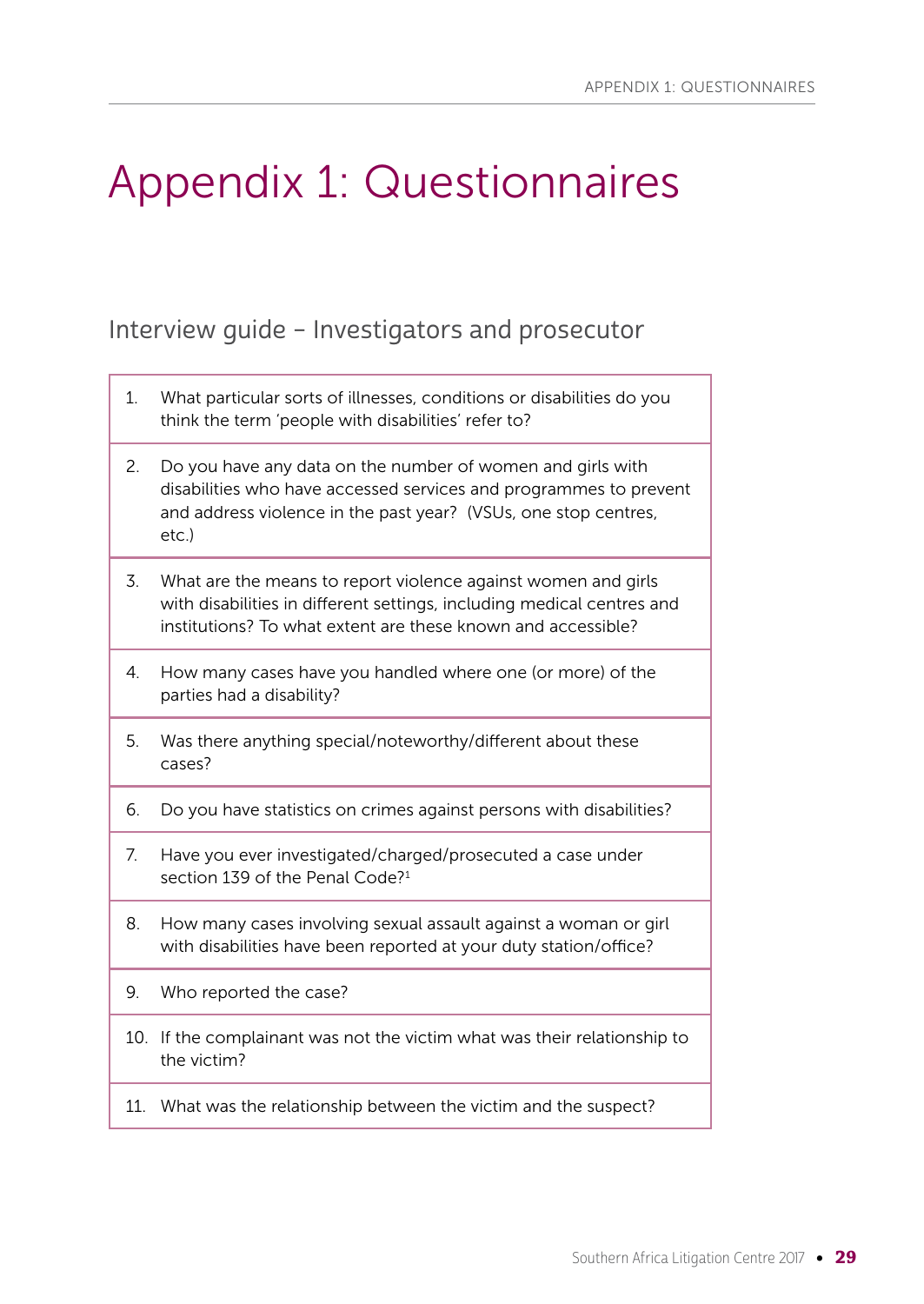- 12. How many cases involving sexual assault of girls or women with disabilities have you personally handled (if any)?
- 13. Explain how the case was brought to the attention of your office? (if more than one case please give a brief description for each case – with file/case name and parties)
- 14. What were the disabilities that the victim was afflicted with?
- 15. Were there cases where the woman or girl had psychosocial or intellectual disabilities?
- 16. Was the disability a part of the case or just something you observed? (did the victim mention being violated because of her disability or implicate her disability in any other way)
- 17. Did the disability affect the manner, procedure or approach in which you handled the case whether during the preliminary interviews with the victim or during the prosecution? Explain
- 18. Were any special measures taken towards the woman or girl with disabilities? Explain.
- 19. Was the victim assisted in accessing legal aid? Explain.
- 20. How many of these reported sexual assault cases have resulted in
	- a. Withdrawal
	- b. Charge
	- c. Prosecution
	- d. Conviction
- 21. In those cases that you encountered were witness statements taken?
- 22. What process is followed when a sexual offence case is withdrawn?
- 23. How often are sexual offence cases withdrawn?
- 24. What is the most common reason for a sexual offence case to be withdrawn?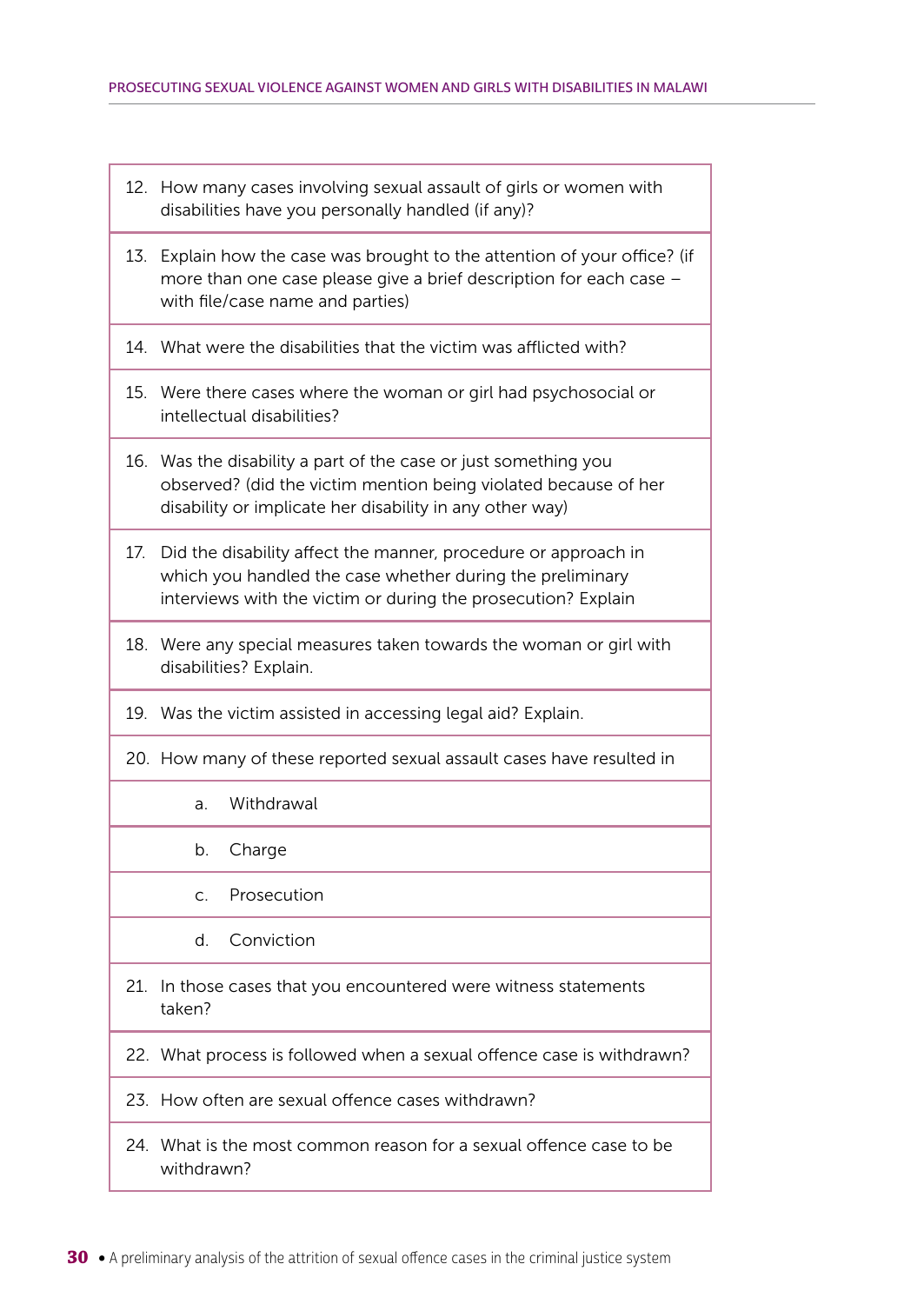- 25. When a case is withdrawn, when is this most likely to take place?
- 26. When you decide not to pursue a case like this what might be the reasons for that decision?
- 27. Do you communicate the decision with the complainant/victim?
- 28. What prompted you or your office to investigate/prosecute a case?
- 29. What prompted you or your office NOT to investigate/prosecute a case?
- 30. Are there any unique/peculiar difficulties in investigating/ prosecuting cases of sexual violence in which the victim is a woman or girl with disabilities?
- 31. What is your assessment of how police investigators/prosecutors/ court officials deal with cases of sexual violence against girls or women with disabilities? (probe on any disadvantages)
- 32. What is your assessment of how the community, the police and/ or the courts generally deal with cases involving sexual violence against women or girls with disabilities? Probe on any concerns or complaints on the procedure, approach, court environment and outcome of the case
- 33. What can we do to ensure that women and girls with disabilities have enhanced access to justice in sexual violence and other GBV cases?
- 34. Is there any person or organisation you think might be able to help with additional information on such cases or similar cases?
- 35. Is there any additional information you can share on this topic?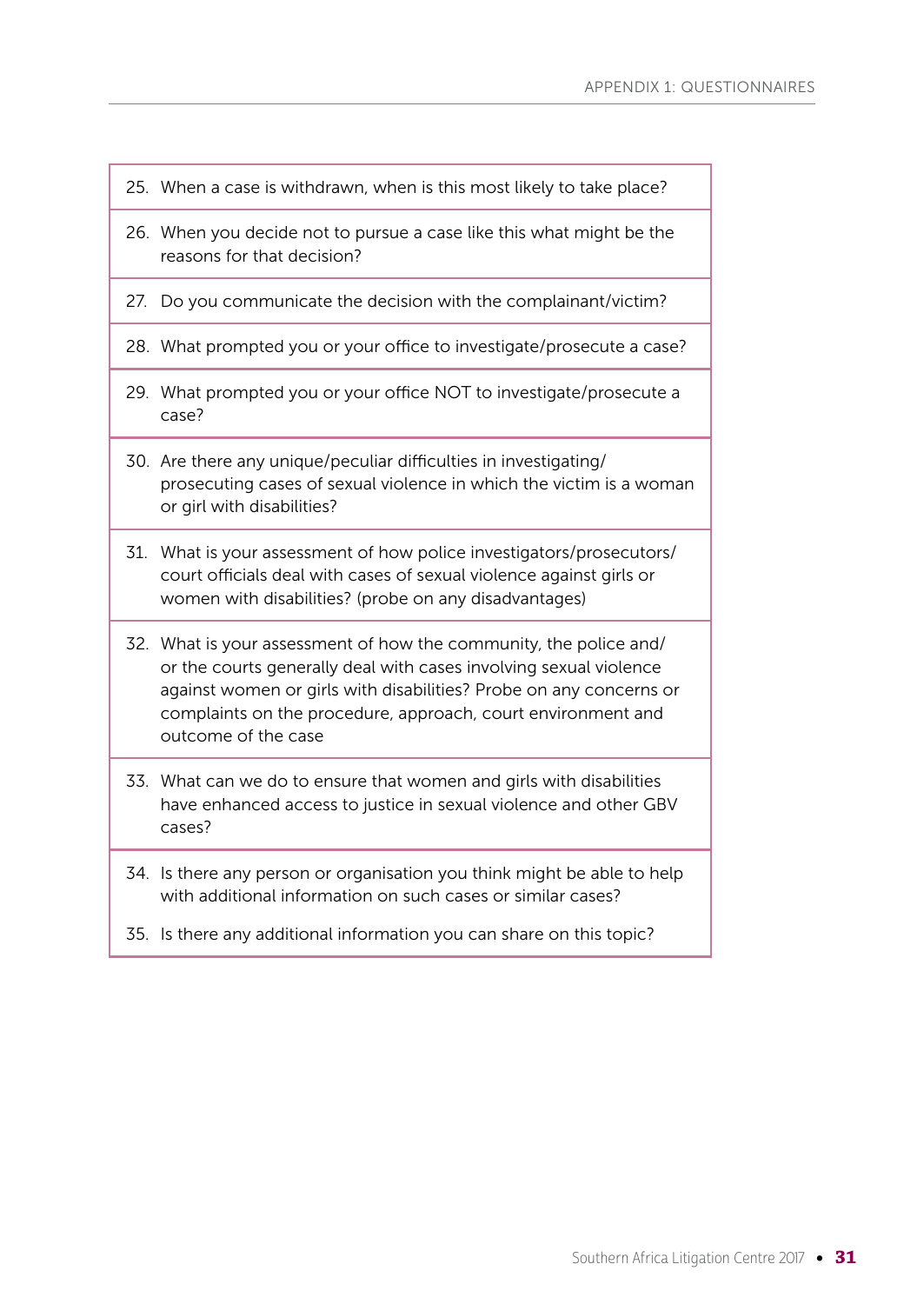## Interview guide – NGO/CBO

- 1. What is the mandate of your organisation? 2. How big is your organisation? (number of employees, number of offices) 3. What type of work does you organisation do with/for persons with disabilities? 4. What particular sorts of illnesses, conditions or disabilities do you think the term 'people with disabilities' refer to? 5. Have studies/research been conducted on the prevalence, nature, causes and impact of violence against women and girls with disabilities in different settings (family/home, work-place, medical institutions, schools, etc.?). What forms of disability and violence do they cover? 6. Do you have statistics on crimes against persons with disabilities? 7. Do you have any data on the number of women and girls with disabilities who have accessed services and programmes to prevent and address violence in the past year? (VSUs, one stop centres, etc.) 8. What are the means to report violence against women and girls with disabilities in different settings, including medical centres and institutions? To what extent are these known and accessible? 9. Do you know of any case in which a woman or a girl with disabilities was sexually assaulted? 10. If yes, how were you made aware of this case? 11. What was your role in this case? 12. Was the victim assisted in accessing legal aid? Explain. 13. Explain the circumstances/details of the case.
	- 14. What was the relationship between the victim and the suspect?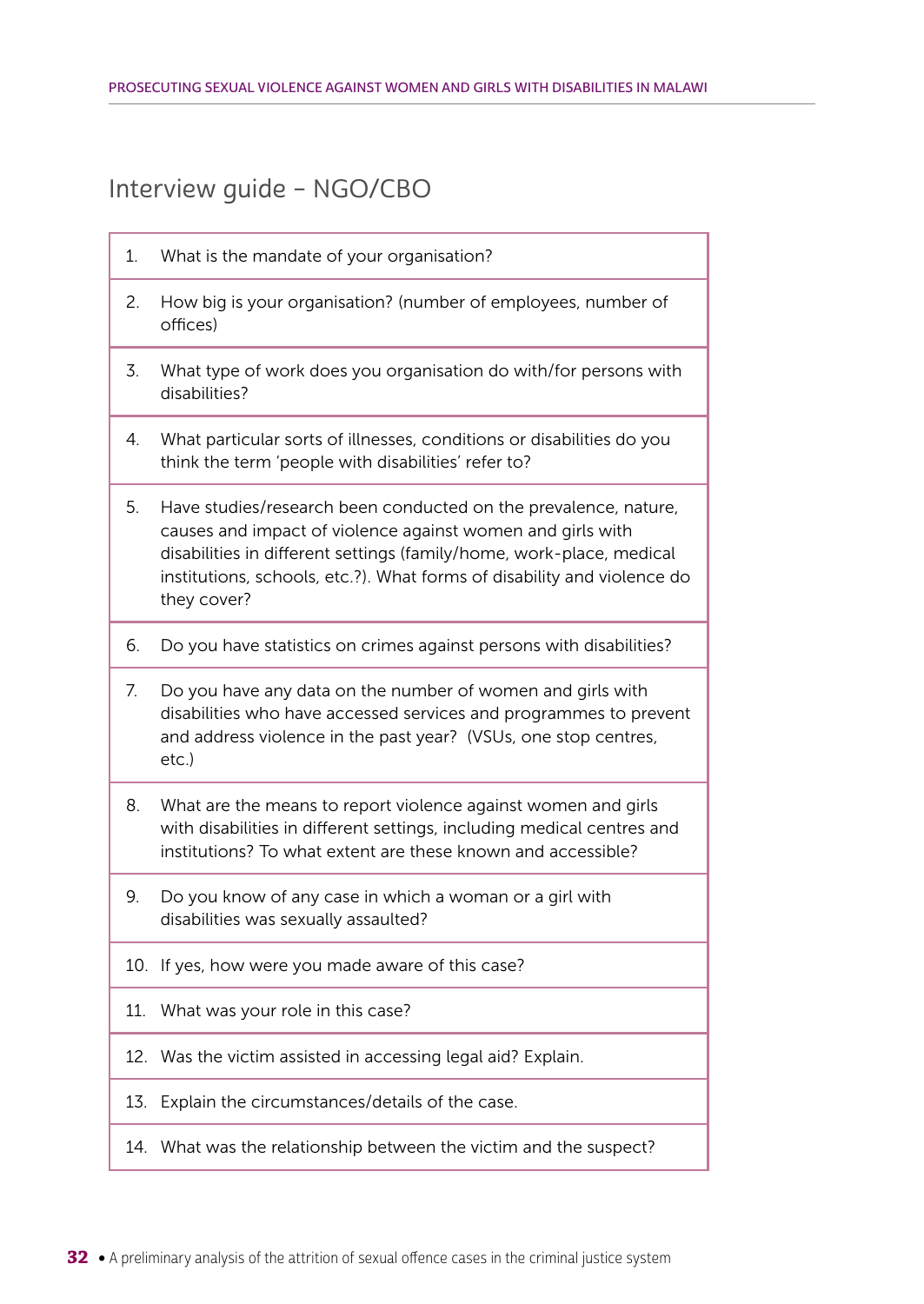- 15. Was the matter reported to any law enforcement agency?
- 16. Did you follow up on the action taken after the matter was reported?
- 17. If yes, how did the law enforcement agency respond to the matter? (probe on whether investigations occurred; whether the investigations were thorough; whether they were concluded or reasons for non-conclusion; whether the matter proceeded to court or reasons for any failure to proceed to court)
- 18. Did you maintain contact with the complainant/victim?
- 19. Where a matter was brought to the attention of the police do you know if it was investigated? Prosecuted? Withdrawn?
- 20. Have you had a complainant/victim ask you to withdraw their case concerning sexual violence?
	- a. if yes, please describe the reasons that were given for the withdrawal
	- b. at what stage of the criminal justice system did this request/withdrawal take place?
- 21. In your experience how do law enforcement agencies (primarily the police) generally deal with complaints of crime raised by persons with disabilities?
- 22. In your experience what challenges do persons with disabilities face in accessing justice?
- 23. Do you think that the disability of a victim affects the diligence and professionalism in which the police respond to such complaints? (Probe on the disadvantages)
- 24. Are women and girls with disabilities particularly disadvantaged when they seek assistance from the police? (Probe on reasons for such disadvantage)
- 25. Are you aware of section 139 of the Penal Code?<sup>2</sup>
- 26. Have you ever heard of a case where a charge/investigation/ prosecution/conviction was sought under section 139 of the Penal Code?